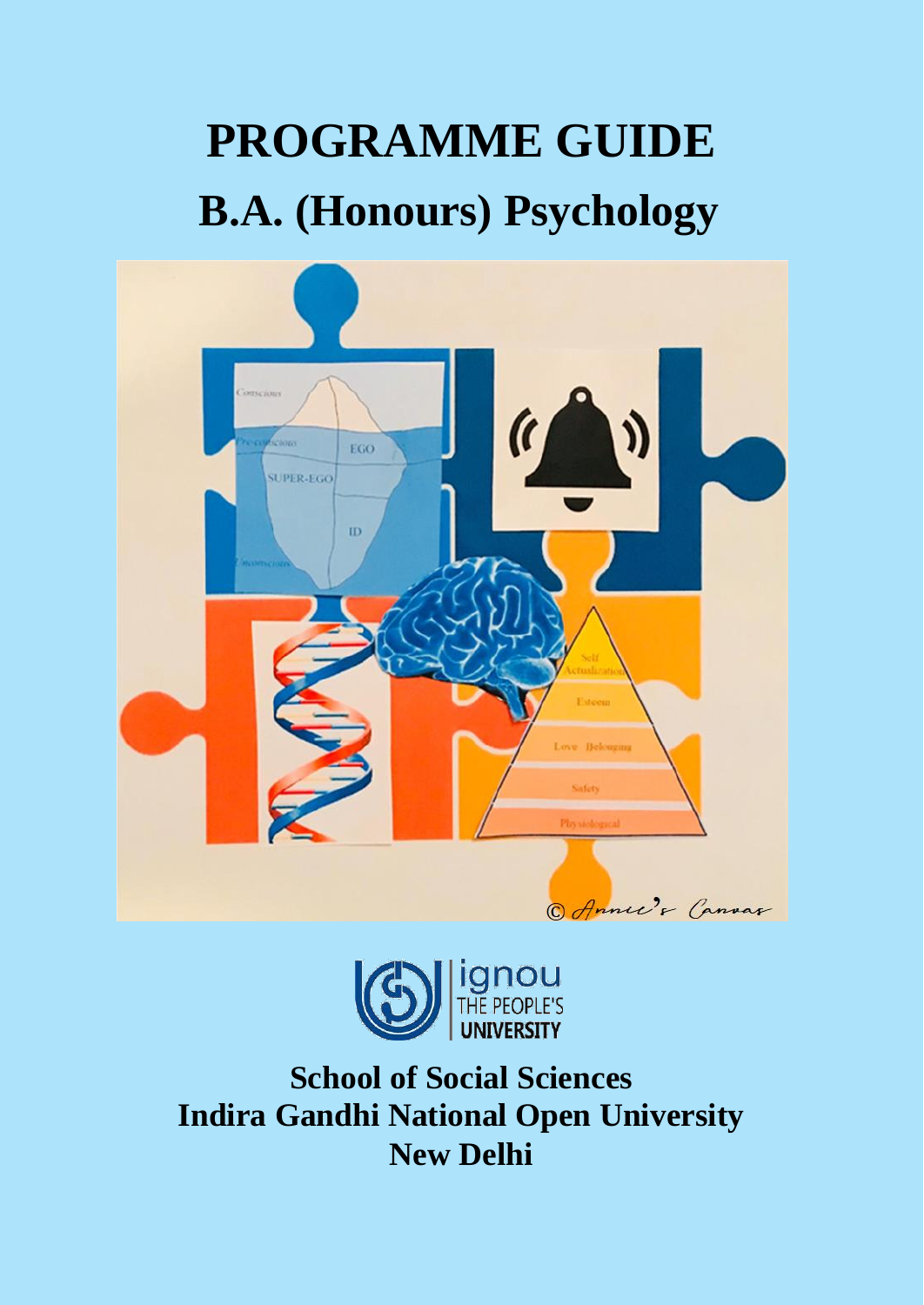# **PROGRAMME GUIDE**

# **B.A. (Honours) Psychology**

# **January 2020 & July 2020 Sessions**



**School of Social Sciences Indira Gandhi National Open University New Delhi**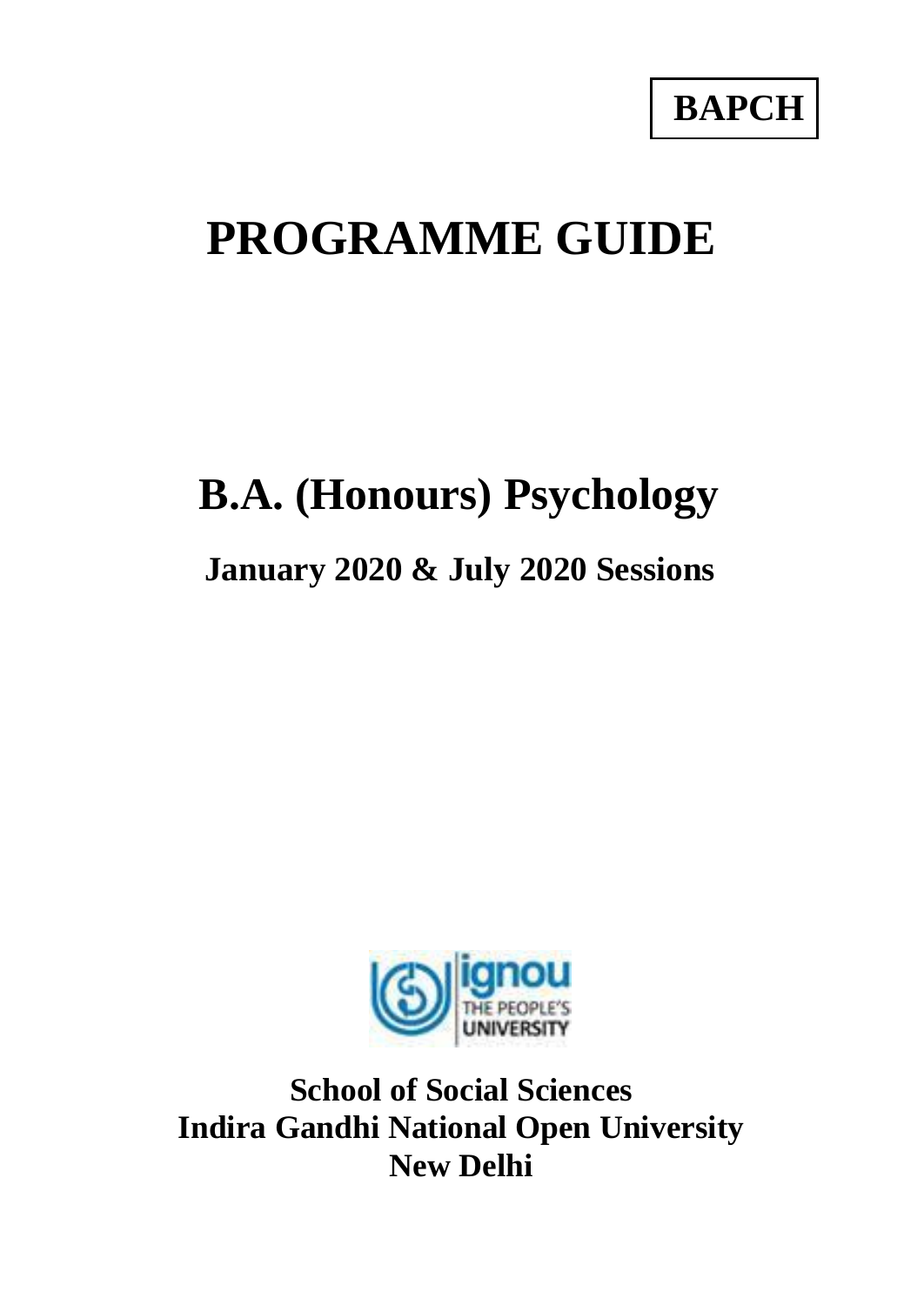**Printed study material is our mainstay in learning paradigm. Our study material is prepared by a team of experts keeping in view the interest of the learner. Each course has a course Expert Committee with distinguished academics and professionals involved in the course preparation. The course material is written in such a manner that the learners can study it by themselves with a little assistance from our Academic Counsellors at the Study Centres. Further, text books and reference books are available in the libraries attached to the Study Centres and Regional Centres. Therefore, there is no need for any poor quality or condensed guides for pursuing courses of IGNOU. In fact these may harm the learners. The University strongly advises the learners not to take recourse to such type of guides available in the market.**

Cover Design

© Anindita Dwivedi

January, 2020

*© Indira Gandhi National Open University, 2020*

*All rights reserved. No part of this work may be reproduced in any form, by mimeograph or any other means, without permission in writing from the Indira Gandhi National Open University.*

*Further information about the Indira Gandhi National Open University courses may be obtained from the University's office at Maidan Garhi, New Delhi-110 068.*

Published on behalf of the Indira Gandhi National Open University, New Delhi by Director, School of Social Sciences.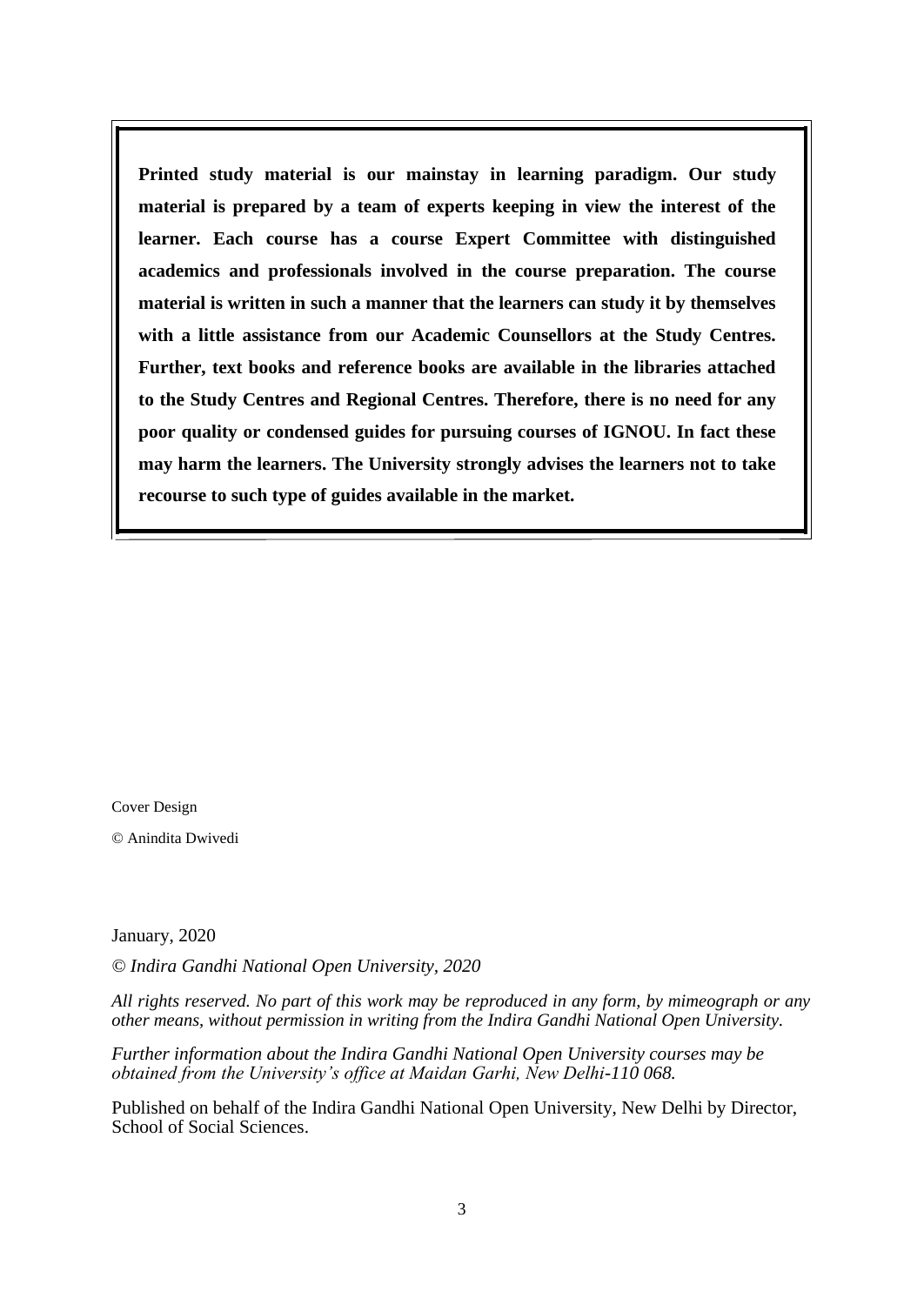# **CONTENT**

<span id="page-3-0"></span>

|    | PART I PROGRAMME DETAILS                  | 6  |
|----|-------------------------------------------|----|
| 1. | The University                            | 7  |
|    | 2. School of Social Sciences              | 7  |
|    | 3. Bachelor of Arts (Honours) Psychology  | 8  |
|    | 3.1. Duration                             | 8  |
|    | 3.2. Medium of Instruction                | 8  |
|    | 3.3. Credits                              | 8  |
|    | 3.4. Structure of BA Honours Programme    | 8  |
|    | 4. Planning Your Bachelor Studies         | 11 |
|    | 5. Fee Structure and Schedule of Payment  | 12 |
|    | 6. Instructional System                   | 13 |
|    | 6.1. Course Material                      | 13 |
|    | 6.2. Academic Counselling                 | 14 |
|    | 6.3. Study Centre                         | 15 |
|    | 6.4. Interactive Radio Counselling        | 16 |
|    | 6.5. Gyan Darshan                         | 16 |
|    | 6.6. Gyan Vani                            | 17 |
|    | 6.7. Teleconference/EDUSAT                | 17 |
|    | 7. Evaluation                             | 17 |
|    | 7.1. Assignments                          | 18 |
|    | 7.2. Term-end Examination                 | 21 |
|    | 8. Other Useful Information               | 25 |
|    | 9. Some Useful Addresses                  | 28 |
|    | <b>PART II SYLLABI OF COURSES</b>         | 29 |
|    | 1. Core Courses                           | 30 |
|    | 2. Discipline Specific Electives          | 31 |
|    | 3. Ability Enhancement Compulsory Courses | 34 |
|    | 4. Skill Enhancement Courses              | 36 |
| 5. | <b>Generic Electives</b>                  | 37 |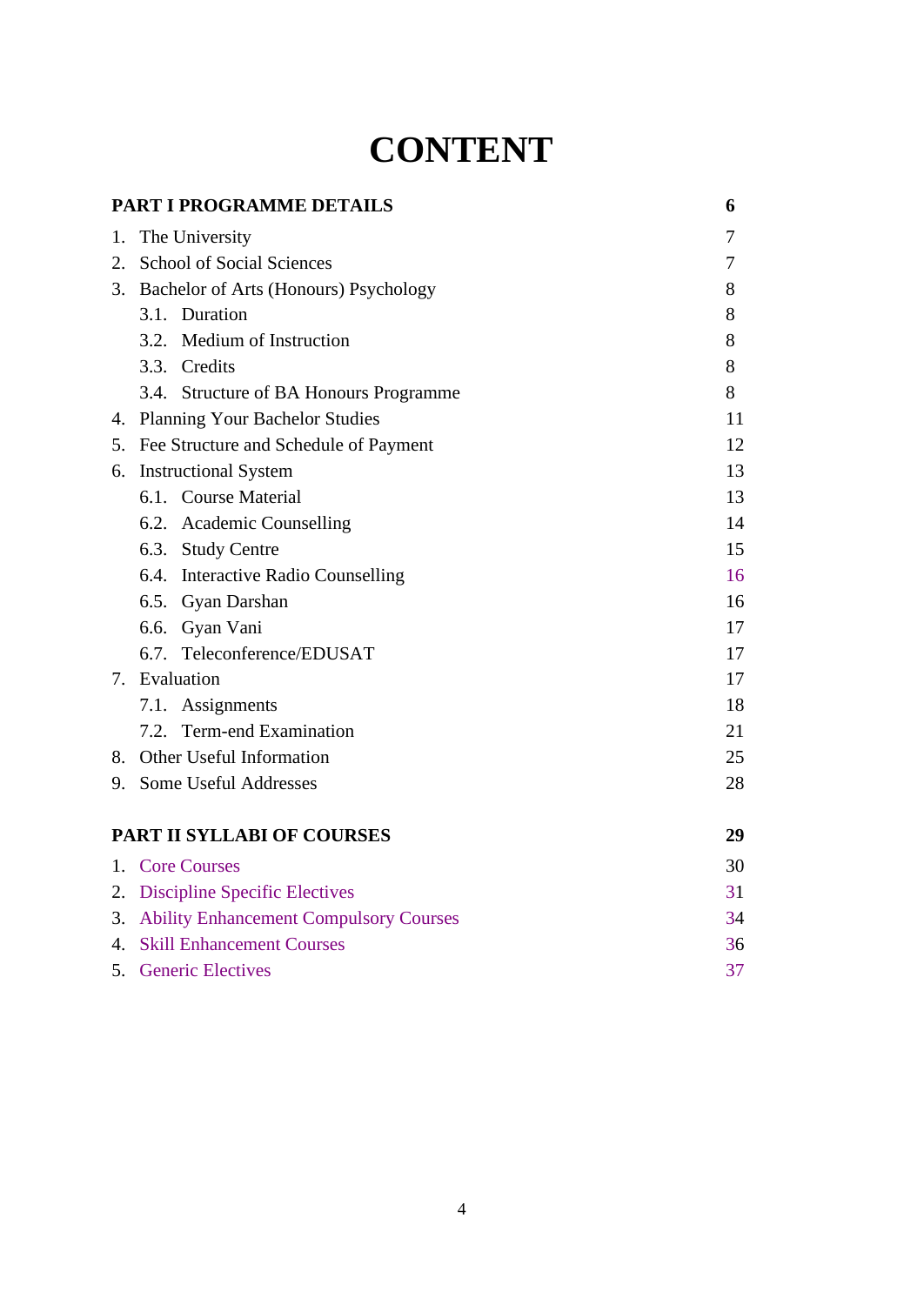Dear Learner,

Welcome to IGNOU and the Honors programme in Psychology under Choice Based Credit System proposed by the University Grants Commission. As you have joined one of the world's largest university imparting education through Open and Distance mode, it is necessary that that you are well aware of the university and how it functions. You will also be keen to know in some detail about the programme you have joined and the way in which the university imparts instructions. This Programme Guide gives you the necessary information that will help you in knowing the university and pursuing the programme. It also gives an overview of courses that are presently on offer. We therefore advice you to **keep this Programme Guide safely till the completion of the Programme.**

While pursuing this BA programme in Psychology, you will receive support from the University through the Regional Centre and the Study Centre which will be allotted to you at the time of admission in the programme. As a distance learner, you may have several queries. We expect you to be in direct contact with us and your peers through email. If you have any query, write to us at the email given below.

While the University makes every effort to ensure that you are able to pursue the programme of study without any difficulty, we are aware that sometimes due to lack of information or communication, you may occasionally face problems. Use the iGram platform [\(http://igram.ignou.ac.in\)](http://igram.ignou.ac.in/) for speedy addressal of your problems and grievances.

We suggest you to contact your Study Centre allotted to you for advice/ day-to-day information related to this programme or visit the University (www.ignou.ac.in)/ Regional Centre website at regular intervals.

We wish you all the success in pursuing Honours programme in Psychology.

**Programme Coordinator,**

**BA (Honours) Psychology**

**bapchsoss@ignou.ac.in**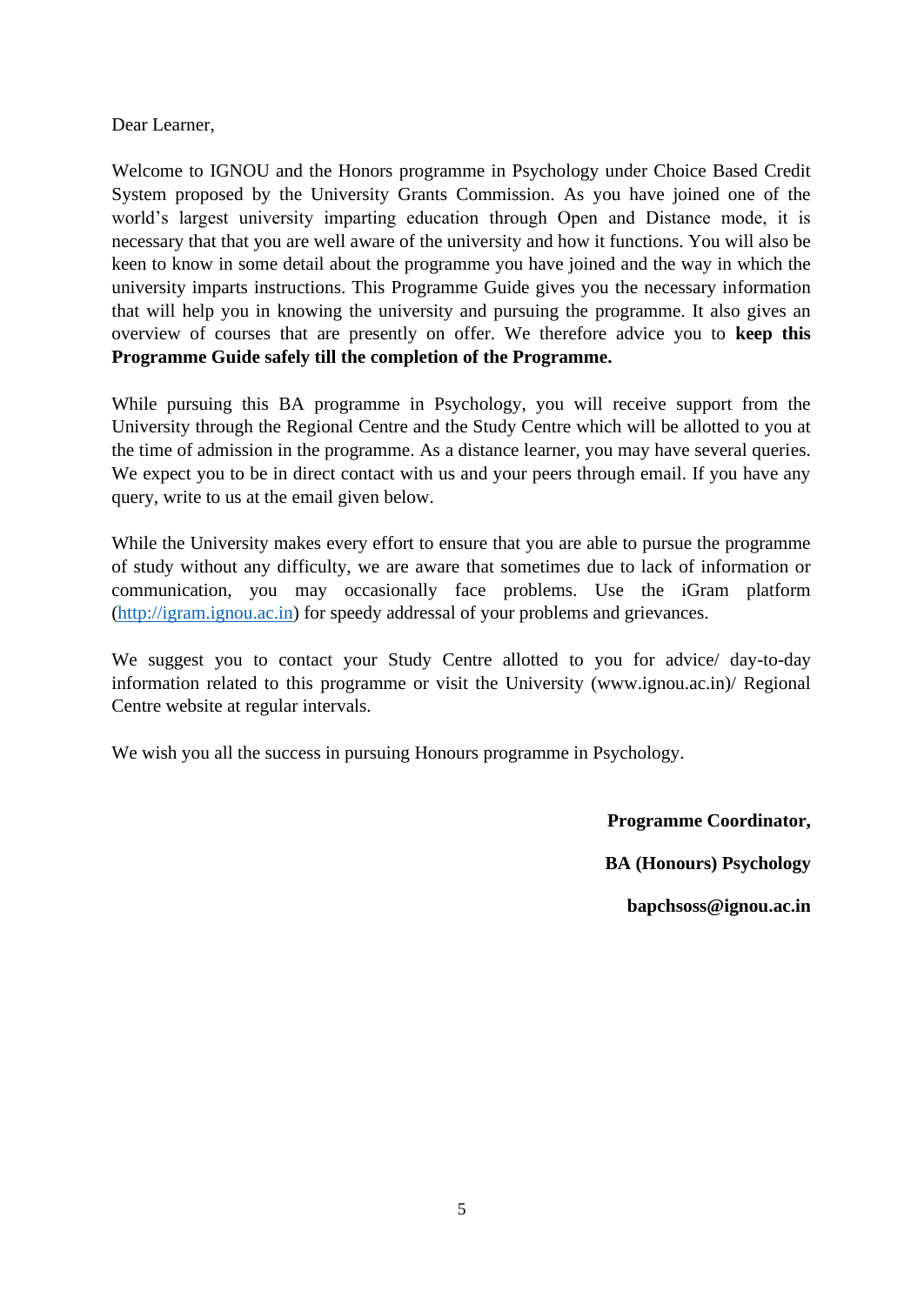# **PART I**

# <span id="page-5-0"></span>**PROGRAMME DETAILS**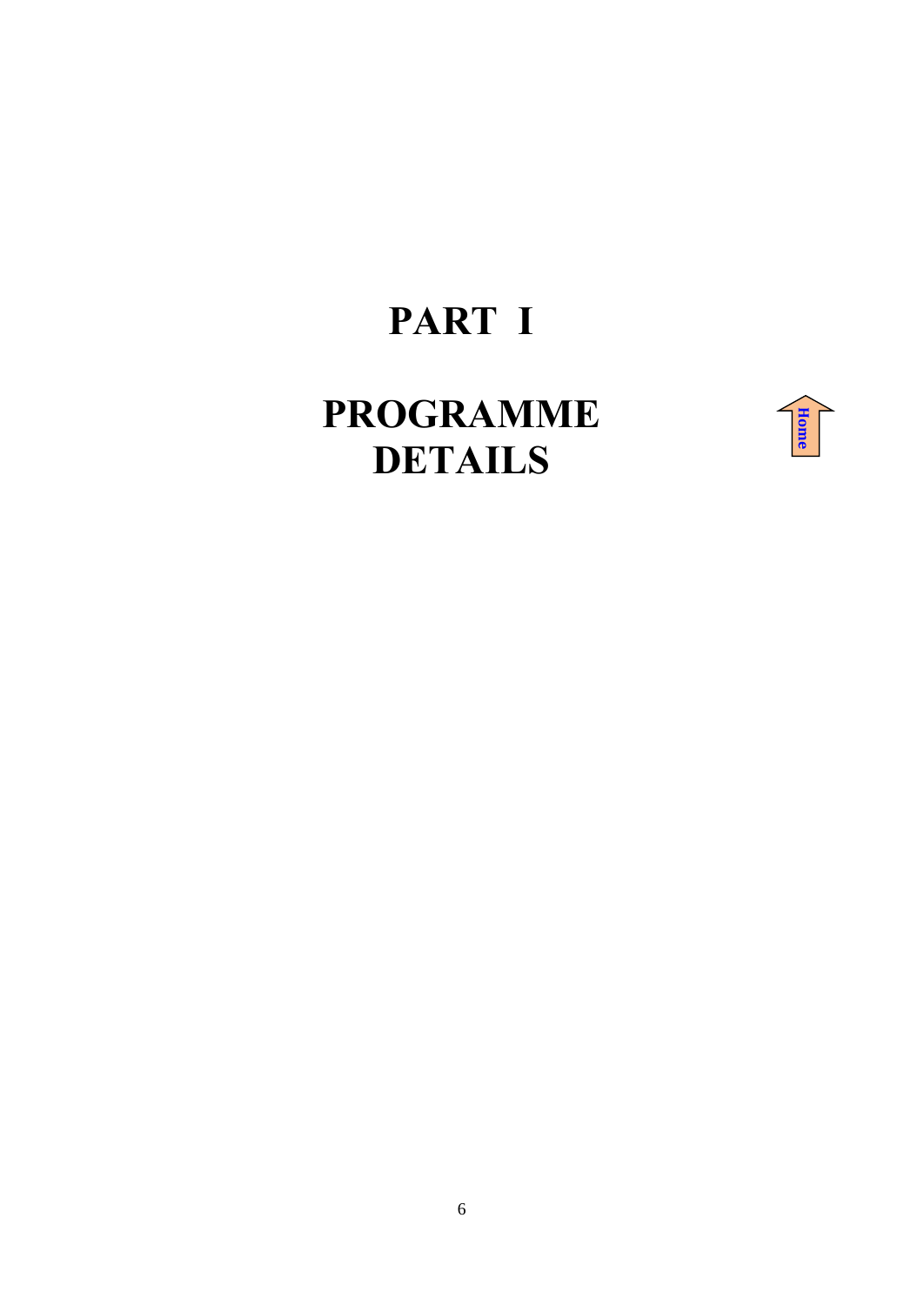# <span id="page-6-0"></span>**1. THE UNIVERSITY**

The Indira Gandhi National Open University (IGNOU) is the world's largest University. It is a Central University established by an Act of Parliament in 1985, to advance and disseminate learning and knowledge by diverse means, including information communication technology. The objective is to provide opportunities for higher education to a large segment of the population and promote educational wellbeing of the larger society.

In a relatively short time, IGNOU has made a significant contribution in the areas of higher education, community education, extension activities and continual professional development. As a world leader in distance education, it has been conferred with an Award of Excellence by the Commonwealth of Learning (COL), Canada.

IGNOU offers its academic programmes through its 21 Schools of Studies and a network of 67 Regional Centres (including 11 Recognised Regional Centres for the Indian Army, Navy and Assam Rifles), and about 3500 Study Centres (SCs). The University also has a network of 12 Overseas Study Centres (OSC). The University offers over two hundred academic, professional, vocational, awareness generating and skill-oriented programmes at the level of Certificate, Diploma, Bachelor's Degree, Master's Degree and Doctoral Degree.

Currently the emphasis is being laid the University on developing interactive multimedia supported online learning as well adding value to the traditional distance education delivery mode with modern technology enabled education within the framework of blended learning. It has decided to make the learning material available in digital format. As a national coordinator for SWAYAM, the university is offering 15 courses on SWAYAM with registration of 39,500 learners in 2019. IGNOU is the national coordinator for SWAYAMPRABHA with five educational DTH channels in areas of Humanities.

# <span id="page-6-1"></span>**2. SCHOOL OF SOCIAL SCIENCES**

The School of Social Sciences (SOSS) is among the larger schools of studies at the University. SOSS offers academic programmes in eight disciplines: Anthropology, Economics, History, Library and Information Science, Political Science, Psychology, Public Administration and Sociology.Besides, two Centres are housed under the School, Centre for Freedom Struggles and Diaspora Studies (CFDS) and the Centre for Gandhi and Peace Studies and Dr. B.R. Ambedkar Chair on Social Change and Development.

The School offers a number of certificate, diploma and degree programmes at the undergraduate and Masters level. It has also expanded its academic activities and has launched research programmes that apply newer methodologies to elicit a more creative response, both from within a discipline and from inter- disciplinary interactions.

The School also undertakes training programmes in the areas of disaster management, human rights, tourism and other contemporary social issues.

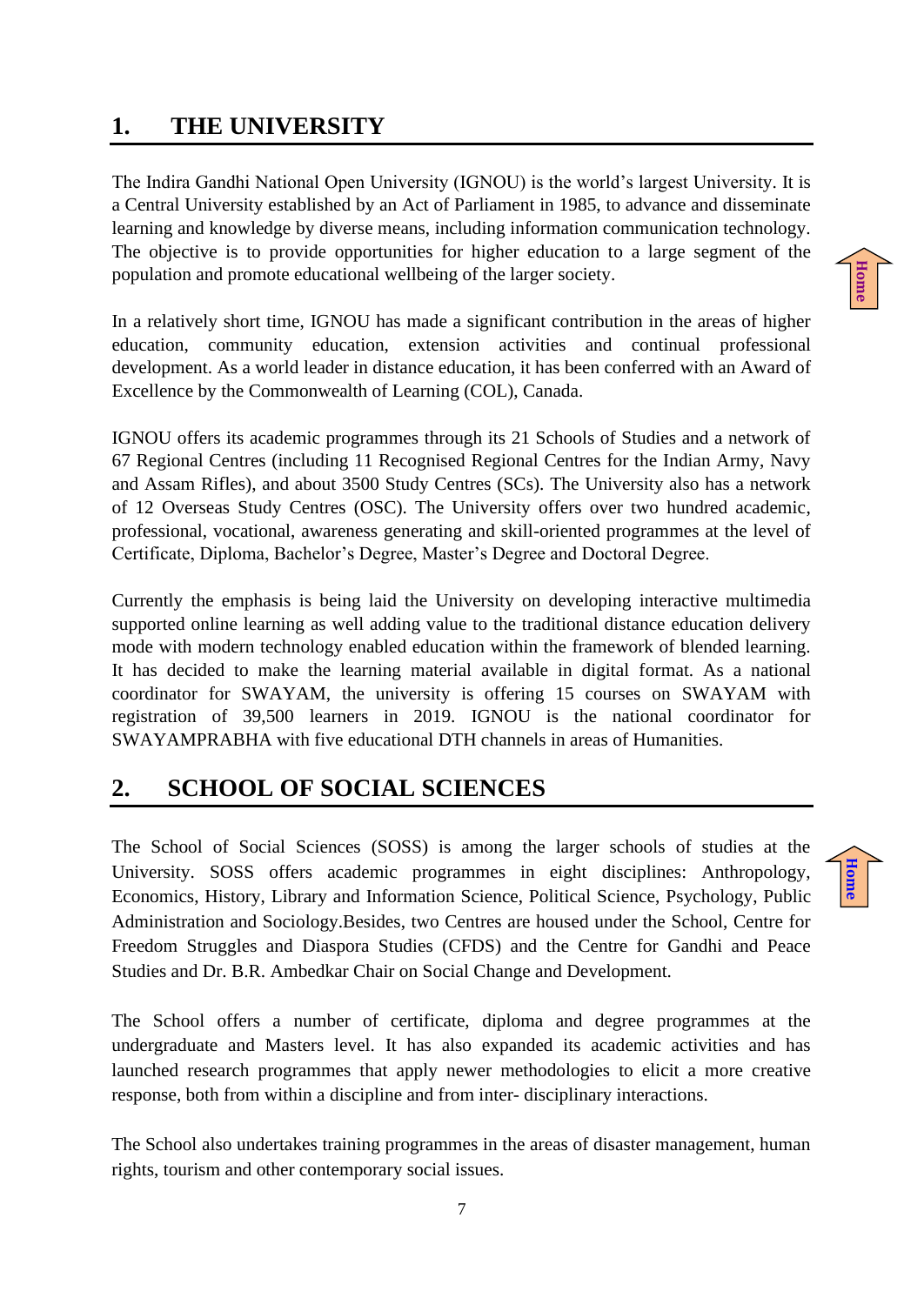# <span id="page-7-0"></span>**3. B. A. (HONOURS) PSYCHOLOGY**

IGNOU has been one of the earliest universities to introduce credit based academic programmes with a choice of courses. With the introduction of semester system and an evaluation system based on 10-point grading system in 2019, IGNOU joins the Central and State Universities across the country in introducing the Choice Based Credit System (CBCS) at the Undergraduate level.

Beginning this January 2020, the School of Social Sciences and the School of Humanities are offering BA Honours programmes. The B.A. Honours in Psychology (Programme Code: BAPCH) has a total of 26 courses, of which 18 are Psychology courses, four interdisciplinary and two ability and two skill enhancement courses. The programme is designed to enable the learner to take courses of their choice, learn at their own pace, and adopt an interdisciplinary approach to learning. It is thus, a learner centric programme with flexibility, choices, mobility and employability built into it.

# <span id="page-7-1"></span>**3.1 Duration**

The Programme can be completed in a minimum of three years and a maximum of six years.

# <span id="page-7-2"></span>**3.2 Medium of Instruction**

This Programme is on offer in both languages, Hindi and English. You must give your option for the language of instruction in your application for admission. However, **you may change your option within one month of the first receipt of study materials on payment of the amount prescribed by the University.** 

# <span id="page-7-3"></span>**3.3 Credits**

The university follows the credit system. Each credit is equivalent to 30 hours of study comprising all learning activities (i.e. reading and comprehending print material, listening to audio-based materials, watching video-based materials, attending counselling sessions, completing activities of tutorials or laboratory and writing assignment responses).

# <span id="page-7-4"></span>**3.4 Structure of BA Honours Programme**

The BA Honours programme in Psychology is designed to give the learner a strong foundation in the basic fundamentals, concepts, processes and application of psychological principles in diverse areas. The programme also has a number of interdisciplinary and ability enhancing courses which provide the learner opportunities to explore subjects beyond the discipline of Psychology.

The programme is of 148 credits with a mix of five types of courses: 14 core courses, eight elective courses (four Discipline Specific Electives and four Generic Electives) and four ability enhancement courses (two ability enhancing compulsory courses and two skill enhancing courses). While each of the AECCs and SECs is of four credits, all other courses of this programme are six credit courses.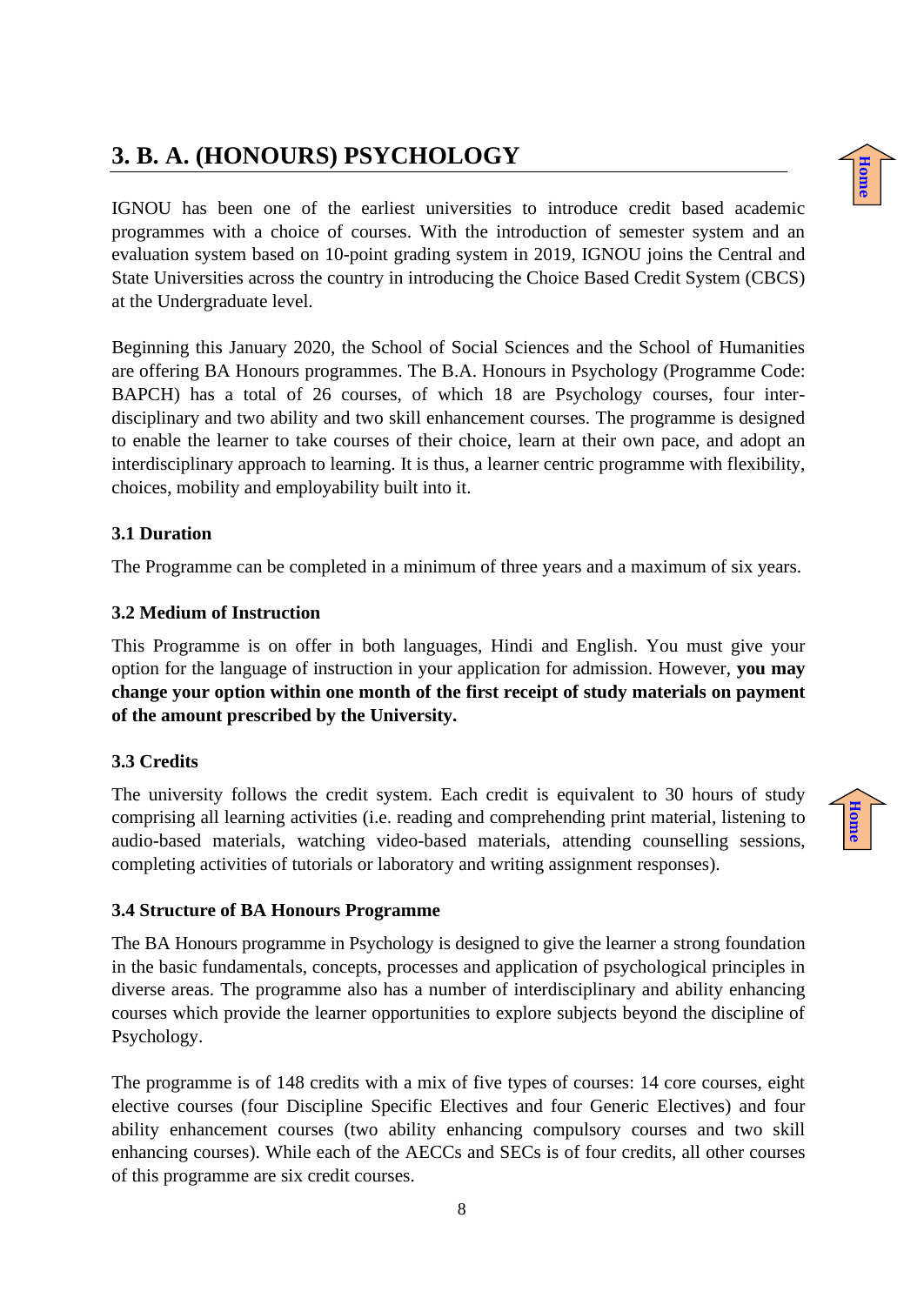**[Home](#page-3-0)**

**[Home](#page-3-0)**

**3.4.1 Core Courses (CC):** These courses are aimed at building a good foundation in Psychology. During the first two years of your B. A. Psychology (Honours) programme, you will study courses on Introduction to Psychology, Biopsychology, Psychology of Individual Differences, Development of Psychological Thought, Developmental Psychology, Psychological Research, Social Psychology, Applied Social Psychology, and two courses on Statistical Methods for Psychological Research. These courses therefore add up to 10 'core courses' which you will study during the first four semesters of your three-year programme. These courses will introduce you to the fundamentals of psychology and its subfields and will also equip you to better understand the core courses offered in the third-year that are related to specific areas in Psychology. There are two courses on Clinical Psychology spread over fifth and sixth semester: Understanding Psychological Disorders and the other is, Understanding and Dealing with Psychological Disorders. Two more courses related to specific areas are Organizational Behaviour in fifth semester and Counselling Psychology in sixth semester. Thus, there are a total of 14 Core Courses (CCs) which you will study during the 6 semesters of your three-years Honours program in Psychology. Each core course is worth six credits. Of the 6 credits, theory is of 4 credits and tutorial/ Practical is of 2 credits. The following Table gives you a clearer picture of the distribution of core courses across the six semesters.

| Year                       | <b>Semester</b>                                                                                                                    |                                                                                                                                                                     |                |
|----------------------------|------------------------------------------------------------------------------------------------------------------------------------|---------------------------------------------------------------------------------------------------------------------------------------------------------------------|----------------|
| <b>of</b><br><b>Course</b> | Odd $(1^{st}, 3^{rd}\& 5^{th})$                                                                                                    | Even $(2nd, 4th \& 6th)$                                                                                                                                            | <b>Courses</b> |
| I                          | BPCC 101 Introduction to<br>Psychology<br><b>BPCC 102 Biopsychology</b>                                                            | BPCC 103 Psychology of<br><b>Individual Differences</b><br><b>BPCC</b> 104 Statistical Methods<br>for Psychological Research-I                                      | 4              |
| $\mathbf{I}$               | BPCC 105 Psychological<br>Research<br>BPCC 106 Development of<br><b>Psychological Thought</b><br><b>BPCC 107 Social Psychology</b> | <b>BPCC 108 Statistical Methods</b><br>for Psychological Research-II<br><b>BPCC 109 Developmental</b><br>Psychology<br><b>BPCC 110 Applied Social</b><br>Psychology | 6              |
| Ш                          | BPCC 111 Understanding<br><b>Psychological Disorders</b><br><b>BPCC 112 Organizational</b><br><b>Behaviour</b>                     | BPCC 113 Understanding and<br>dealing with Psychological<br>Disorder<br>BPCC 114 Counselling<br>Psychology                                                          | 4              |
|                            | <b>Total</b>                                                                                                                       |                                                                                                                                                                     | 14             |

The Table given below gives the distribution of these Core Courses across the six semesters:

**3.4.2 Discipline Specific Electives:** During your third-year i.e. in the 5<sup>th</sup> and 6<sup>th</sup> semester of the programme, you will be studying four Discipline Specific Elective courses (DSEs), two in each semester. Each DSE is of six credits. The DSEs take you into the application of foundational or core courses into specific areas viz. Well-being, Environment and Forensic.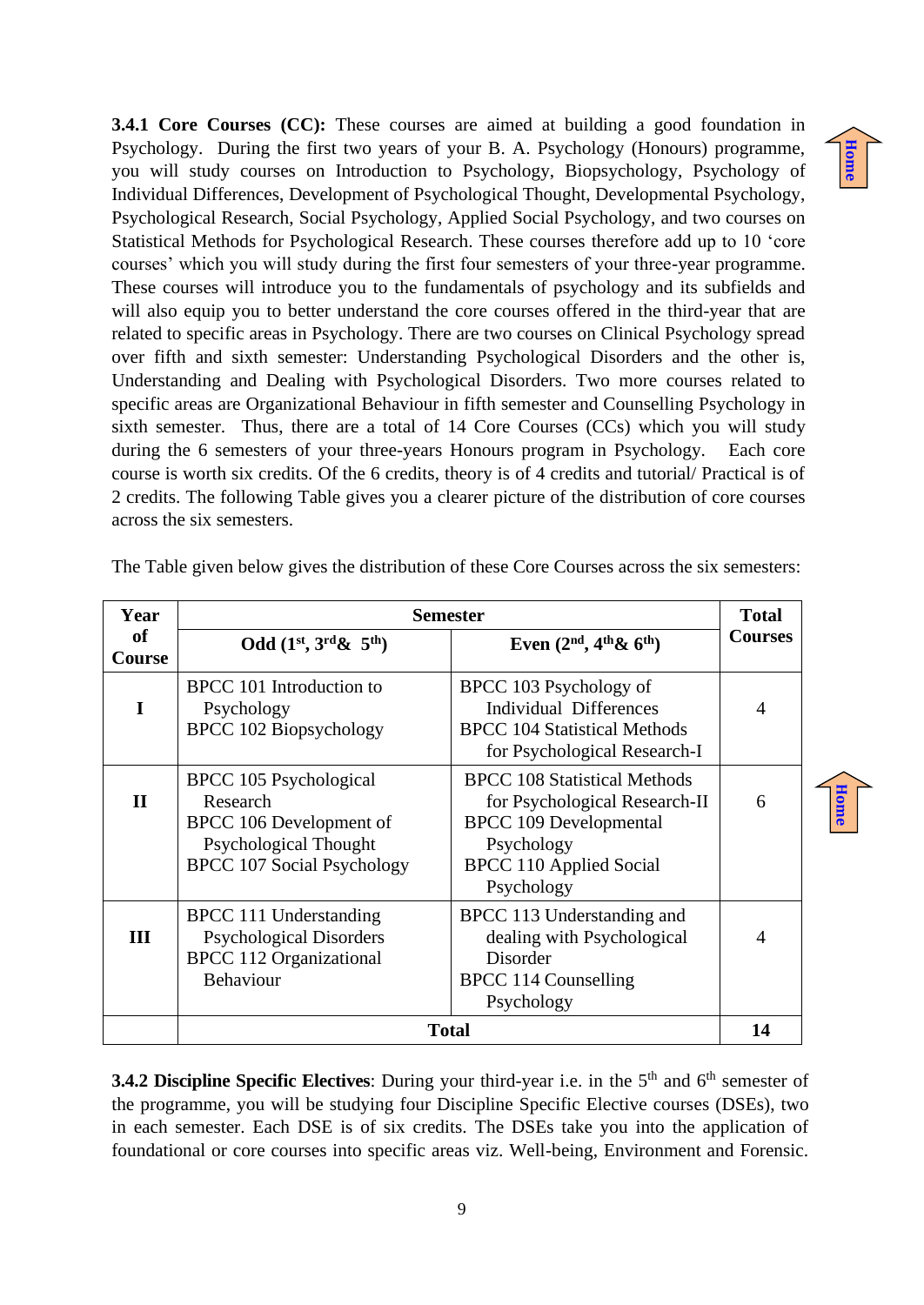You will also carry out Dissertation/Project from an applied perspective of Psychology which is of 6 credits.

Thus, the four courses of DSEs that you will study are:

(i) Positive Psychology and (ii) Environmental Psychology (both in the  $5<sup>th</sup>$  semester); and (iii) Forensic Psychology and (iv) Dissertation (both in the  $6<sup>th</sup>$  semester).

**[Home](#page-3-0)**

**[Home](#page-3-0)**

| <b>Fifth Semester</b>                    | <b>Sixth Semester</b>               |
|------------------------------------------|-------------------------------------|
| <b>BPCE 141 Positive Psychology</b>      | <b>BPCE 142 Forensic Psychology</b> |
| <b>BPCE 143 Environmental Psychology</b> | <b>BPCE 144 Dissertation</b>        |

**3.4.3 Ability Enhancement Compulsory Courses**: As the name suggests, these are compulsory courses which you will study, one each in the first and second semesters of the programme. Each AECC is of four credits weight. The first AECC is **BEVAE -181 Environmental Studies.** In the second semester, you can opt for either **BEGAE 182-English Communication Skills** or **BHDAE 182 Hindi Bhasha Aur Samprashan** as one of the AECC.

| <b>Year of</b>   | <b>Semester</b>                               |                                         |  |  |
|------------------|-----------------------------------------------|-----------------------------------------|--|--|
| <b>Programme</b> | <b>First</b>                                  | <b>Second</b>                           |  |  |
|                  |                                               | Any one:                                |  |  |
|                  | <b>BEVAE 181: Environmental</b>               | <b>BEGAE 182: English Communication</b> |  |  |
|                  | BHDAE 182: Hindi Bhasha Aur<br><b>Studies</b> |                                         |  |  |
|                  |                                               | Samprashan                              |  |  |
|                  |                                               | (हिंदी भाषा और संप्रेषण)                |  |  |

**3.4.4 Skill Enhancement Courses**: Skill Enhancement Courses (SECs) are the other type of courses you will have study in this programme. These are value-based and/or skill-based courses and are designed develop competencies and skills. Each SEC is of four credits weightage. These courses are available in the Second year.

In the third and fourth semester, the courses developed by the Discipline of Anthropology **BANS 183 Tourism Anthropology** and, **BANS 184 Public Health and Epidemiology,** are being offered in the programme.

| <b>Year of</b>   | <b>Semester</b>         |                                   |  |
|------------------|-------------------------|-----------------------------------|--|
| <b>Programme</b> | <b>Third</b>            | Fourth                            |  |
|                  | <b>BANS 183 Tourism</b> | <b>BANS</b> 184 Public Health and |  |
|                  | Anthropology            | Epidemiology                      |  |

**3.4.5 Generic Electives**: Generic electives (GEs) are interdisciplinary courses that have been specifically developed by different disciplines of Social Sciences, Humanities and Sciences. They are intended to provide an exposure to other disciplines. These courses are on offer in the first four semesters of the programme.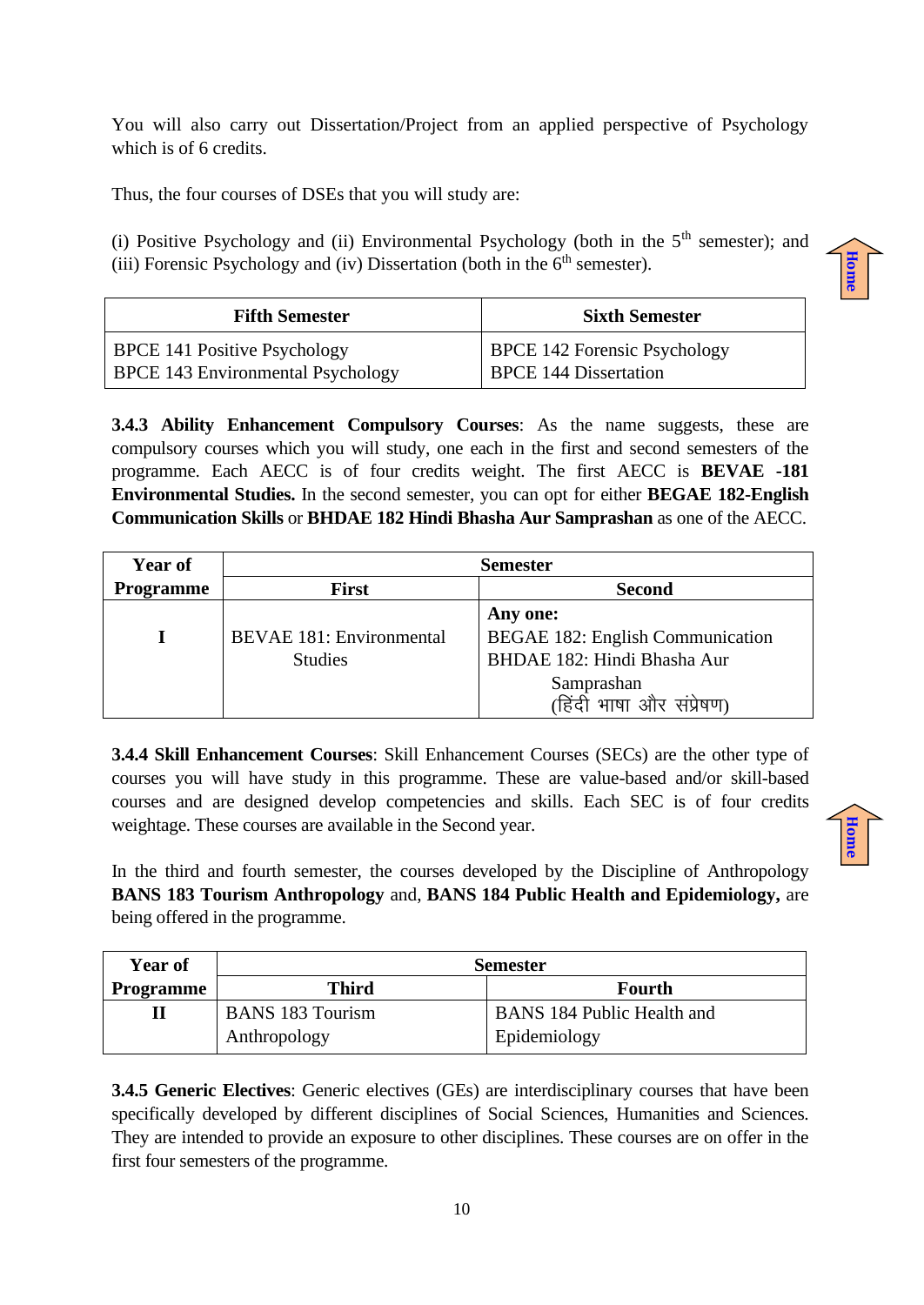The four GEs that are on offer, in sequence, are: **BSOG 171 Indian Society: Images and Realities (Ist Semester) BGDG 172 Gender Sensitization: Society and Culture (IInd Semester) BSOG 173 Rethinking Development (IIIrd Semester) BPAG 174 Sustainable Development (IVth Semester)**

In order to provide greater choice to the learners, the University will add new SECs and GEs from time to time. These will be made known at the time of re-registration for the Second year.

# <span id="page-10-0"></span>**4. PLANNING YOUR BACHELOR STUDIES**

As mentioned earlier, each credit of this programme is equivalent to 30 hours of learner study comprising all learning activities (i.e. reading and comprehending the print material, listening to audios, watching videos, attending counselling sessions, teleconferencing and writing assignment responses). This means that you will have to devote approximately 180 hours of study for a six-credit course (30 *x* 6) and 120 study hours for a four credits course (30 *x* 4). Since you have three courses of six credits and one four credit course to complete in the first semester and a similar workload in the second semester, you need to put in a total of 1320 hours of study in a year. This means that you will have to **devote around four and half hours of study every day** for at least 300 days in a year. You are therefore advised to adjust your reading schedule keeping this workload in view. With this schedule, you will be able to complete all courses of the First year.

**Be aware of the differential workload in the three years of the programme**. There is a slight increase in the workload as you will have to study four 6 credit courses and a 4-credit course  $(30 \times 28 = 840)$  each semester. This means that your total study hours will increase to 1680 hours which works out to five and half hours every day for at least 300 days in a year. In the third year, there is a small reduction in the study time as you will have to earn 24 credits in each of the two semesters. You need to be more focused and put in more effort in the Second year of the programme. It is therefore helpful to study consistently throughout the year and not plan to speed up before the examinations.

The University offers a lot of flexibility and openness in the courses and duration for the completion of programmes. You should **take full advantage of this flexibility**. As indicated earlier you can finish this programme in three by earning 148 credits. If you are not able to complete it within this period, you can take a maximum of six years to complete the programme. It would be better if you plan it in a systematic way. At the beginning of each semester/year, the University will make available study materials and assignments according to scheme of study. It is, however, up to you to decide which courses you will complete in a particular year. Completion of a course would involve studying the course, completing the assignments and obtaining pass marks in both assignments and the term end examination. If you are busy elsewhere and not able to fully devote yourself to the programme you should fix your targets every year. If you feel that instead of 44 credits you would do only 24 or 36 credits in a year, plan it from the beginning of the year, study only those courses, do the assignments for them and appear for term end exam. Carry over the rest to next year. Again,

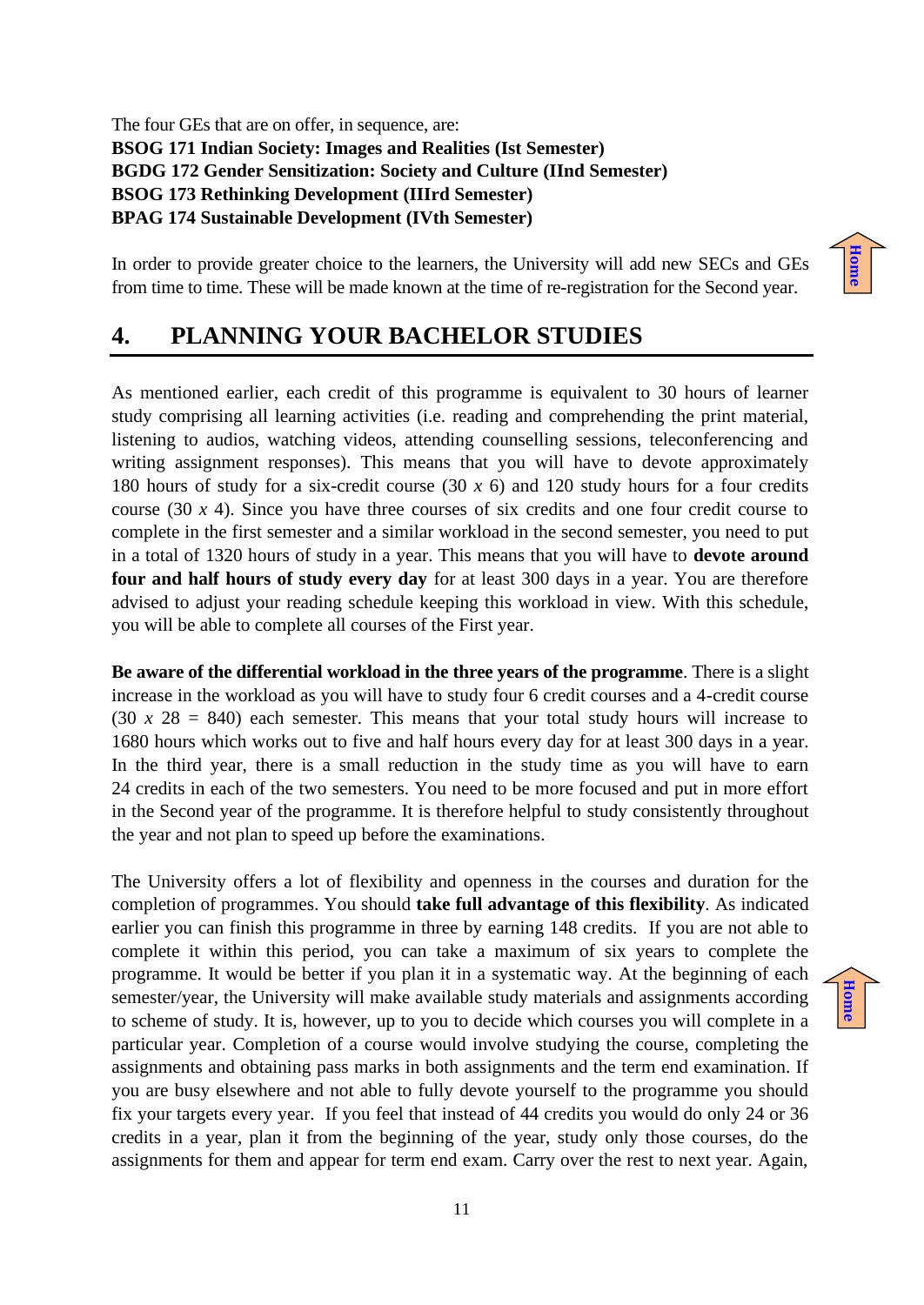next year, decide your goals for that year. Whenever you decide to do the previous year's course download fresh assignments from IGNOU website, submit them according to the schedule and appear in the term end examination (For details see Section 7.1 of this Programme Guide). Through a proper planning you can finish this programme according to your convenience.

<span id="page-11-0"></span>

**A total of** `**. 9600/- and** `**. 1800/- for Practical, is to be paid for the Bachelor of Arts Psychology Honours Programme.** The breakup of fees is  $\bar{\tau}$ . 3200/- per year and  $\bar{\tau}$ . 600/- for Practical, every year. In the First year, in addition to  $\bar{\tau}$ . 3200/-, a Registration fee of  $\bar{\tau}$ . 200/also has to be paid. The programme fee should be paid only by means of Debit Card/Credit Card through online mode only. **Fee once paid is not refundable.**

The University may revise the programme fee. In that case, the revised fee shall be payable by you as per the schedule of payment notified by the university.

Although the Bachelor of Arts Honours programme is a semester-based programme, registration is done annually. Just as you have registered for the first two semesters at the start of the programme, you will have to re-register for the Second year (third and fourth semesters) and Third year (fourth and fifth semesters) before the beginning of the academic year.

**The submission of Re Registration form and payment of programme fee must be done at the beginning of each year, as per schedule given below, by online mode only, by means of Debit Card/Credit Card.**

| <b>For July Session</b><br><b>For January Session</b> |                               |                         | <b>Late Fee</b> |
|-------------------------------------------------------|-------------------------------|-------------------------|-----------------|
|                                                       | 1st August to $2nd$ October   | 1st Feb to 31st March   | Nil             |
|                                                       | 3rd October to 31st October   | 1st April to 30th April | ₹ 200.00        |
|                                                       | 1st November to 30th November | 1st May to 31st May     | ₹ $500.00$      |
|                                                       | 1st December to 20th December | 1st June to 20th June   | 1000.00         |

**Schedule for Re-Registration**\*

\* *As and when it is necessary, the University may revise the programme fee and the revised fee shall be payable by you as per schedule of payment notified by the University.*

Timely payment of programme fees is the responsibility of the learner. The learner is expected to remit the fees as early as possible without waiting for the last date. Non-payment of fee would result in the withdrawal of access to study material and permission to write the examinations. It may also result in the cancellation of your admission. If any learner wilfully appears in an examination without proper registration for a course, disciplinary action shall be taken against him or her as per rules of the University.



**[Home](#page-3-0)**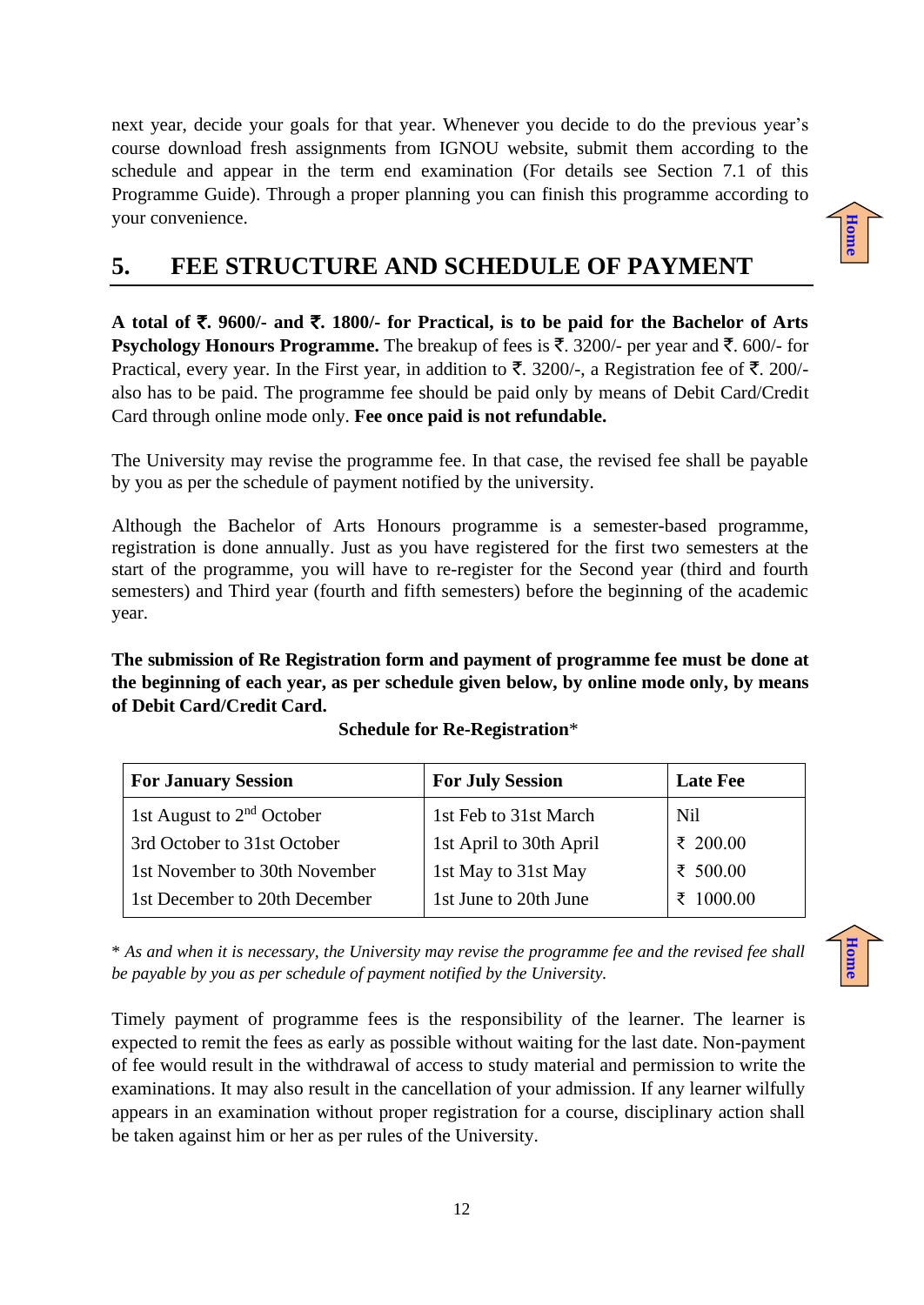# <span id="page-12-0"></span>**6. INSTRUCTIONAL SYSTEM**

The methodology of instruction adopted by the University is different from that in the conventional universities. The Open University system is more learner-oriented in which the learner is an active participant in the teaching-learning process. Most of the instruction is imparted through distance rather than face-to-face communication.



The University follows a multi-media approach for instruction. It comprises of

- Self-Learning Material
- Audio-video programmes transmitted through radio and television
- Teleconferencing sessions
- Face-to-face counselling at Study Centres by Academic Counsellors
- Assignments/ Tutorials/ Practicals/ Dissertation

## <span id="page-12-1"></span>**6.1 Course Material**

Course material, in print or eBook format, is the primary form of instruction. You should concentrate mainly on the course materials that are sent to you in the form of printed books or eBooks. The course material would be sufficient to write assignment responses and prepare for the Term End Examination (TEE). We would, however, suggest you to read additional material, especially those given in the Suggested Reading section of the course material.

The course material prepared by the University is self-learning in nature. Each course is printed in the form of a single book or eBook. The course is divided into a number of **Blocks**. In BAPCH, the courses are of either 4 credits or 6 credits. A course generally has four to five Blocks. Each Block consists of Units (minimum two to maximum five units). Normally, the **Units** covered in a Block have a thematic unity. The introduction section of the book provides an overview of the course, its objectives, guidelines for studying the material, etc. The Block introduction explains the coverage of the Block as a whole as well as the coverage of each Unit in that Block.

Each Unit is structured in a way to facilitate self-study by you. Each Unit begins with **learning objectives** which will give you an idea on what you are expected to learn from the Unit. The **introduction** provides an overview of the major theme of the unit. An attempt is made to forge a link with the topics of the previous Units and the topic to be covered in the Unit. This is followed by the main text, which is divided, into various sections and subsections. At the end of each section we have provided questions for self-evaluation under the heading of **Check Your Progress**. You should attempt this part, as it will help you in assessing the immediate absorption and check your understanding of the topic. Questions in Check Your Progress are for your practice only, and you should not submit answers to these questions to the University for assessment. We have not provided the full length answers, as we would like to encourage you to write in your own words and not rely on memorizing the course material.

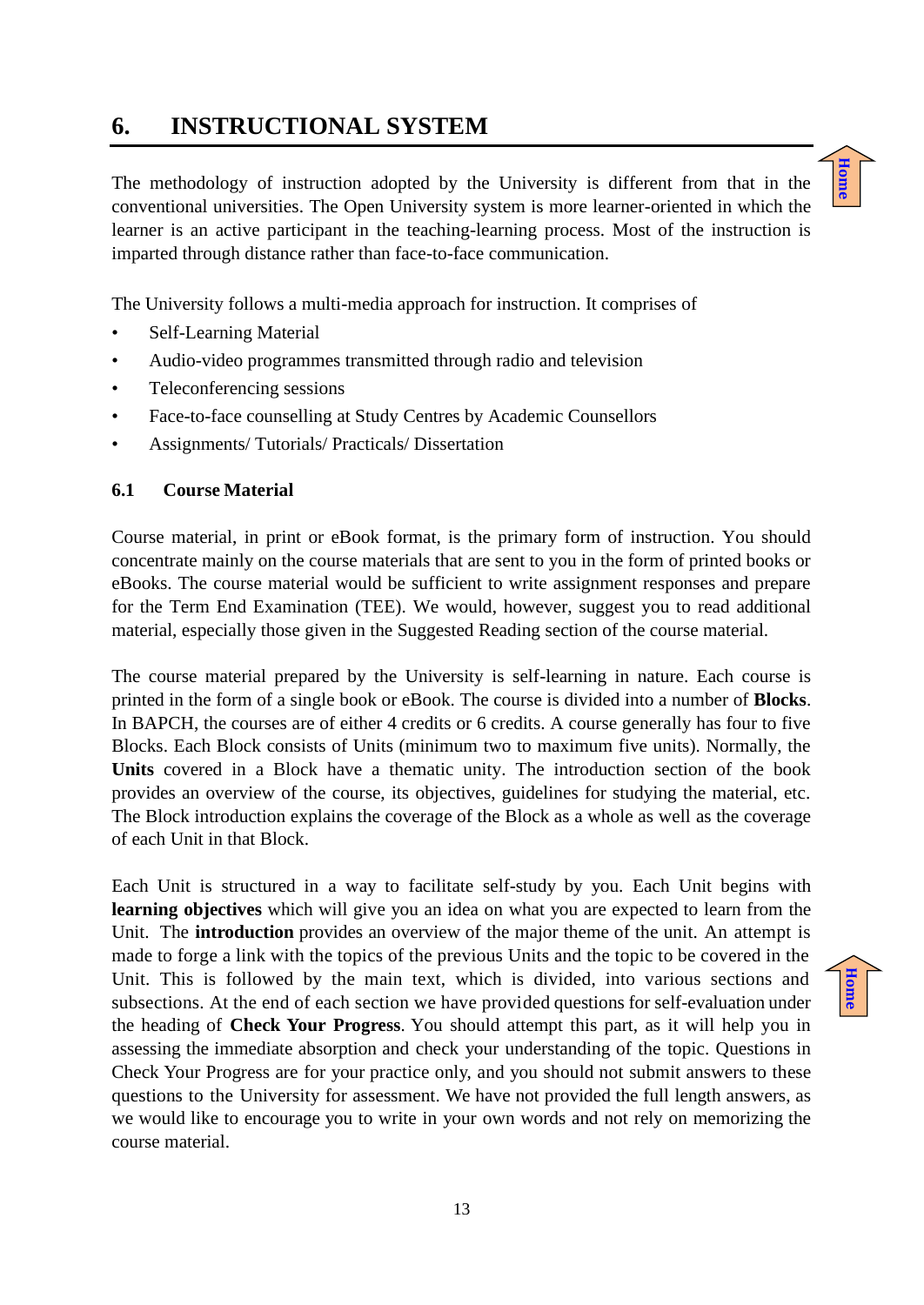The section **Let Us Sum Up/Summary/Conclusion** gives a brief account of what has been discussed in the Unit. This summary enables you to recall the main points covered in the Unit. Each unit ends with **References** which gives the list of books and articles that have been consulted to prepare the unit. In addition, at the end of each Unit, a list of **Suggested Readings** is given. Some of these books listed in this section will be available in the libraries at the Regional Centres and select Study Centres.

In order to comprehend the SLMs, read the Units carefully and note down the important points. You can use the space in the margin of the printed pages for making notes and writing your comments. While reading the Units, you may mark the difficult words and look for the meaning of such words in a dictionary. If you still do not understand something, consult your counsellor during the face-to-face sessions at the Study Centre for clarification.

## **Dispatch of Study Material**

The dispatch of material will start once the online process of registration is complete. You can expect to receive your study material within one month of closing of the registration for the programme. If any course material is missing or you receive wrong or defective material, please address your query to the Regional Centre or write to Student Services Centre at **ssc@ignou.ac.in**.

For the students who have applied for digitized version, detailed information is available on the IGNOU website.

### <span id="page-13-0"></span>**6.2 Academic Counselling**

In distance education, face-to-face contact between the learners and their academic tutors/ counsellors is an important activity. The purpose of such an interaction is to answer some of your questions and clarify your doubts, which may not be possible through any other means of communication. It is also intended to provide you an opportunity to meet fellow learners.

There are experienced academic counsellors at the Study Centres to provide academic counselling and guidance to you in the courses that you have selected for study. The academic counselling sessions for each of the courses are held at suitable intervals throughout the academic session. Attendance in the academic counselling sessions for theory courses is not compulsory, but we would suggest you to attend these sessions as they may be useful in certain respects, such as to share your views on the subject with teachers and fellow learners, comprehend some of the complex ideas or difficult issues, and get clarifications for any doubts which you would not otherwise try to raise.

Face-to-face counselling will be provided to you at the Study Centre assigned to you. You should note that the academic counselling sessions will be very different from the usual classroom teaching or lectures. Academic counsellors will not be delivering lectures or speeches. They will try to help you to overcome difficulties, which you face while studying for this programme. In these sessions, you must look into the subject-based difficulties and any other issues arising out of such difficulties. Besides, some of the audio and video material

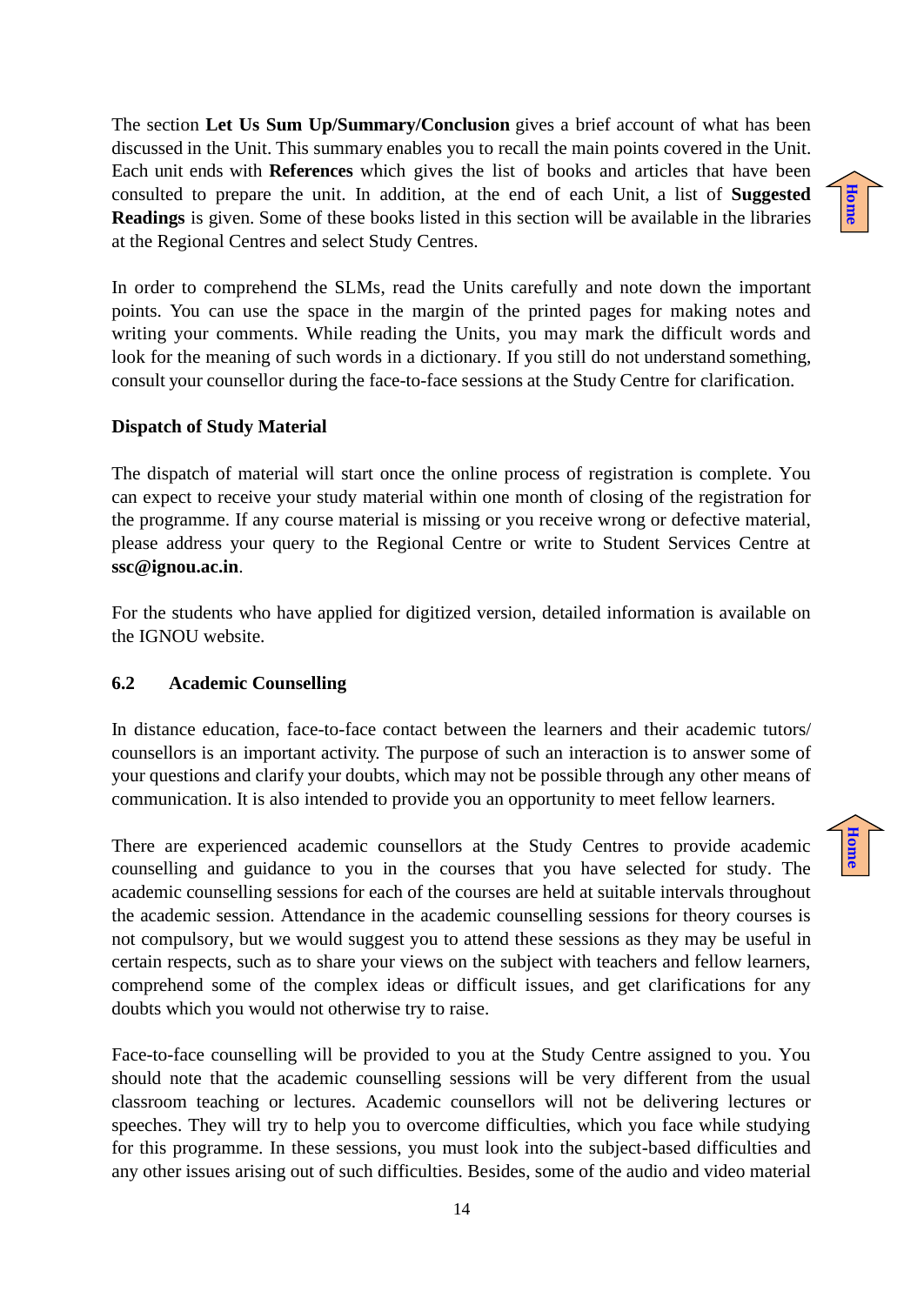that is available at that time will be played in the counselling sessions. The University normally organizes four to five academic counselling sessions for a 4-credit and six to seven sessions for a six-credit course. **There will be separate counselling sessions for Practical. These sessions are mandatory unlike the sessions for theory component.** In case there are less than 10 students in a Study Centre, then intensive counselling sessions will be held which essentially means that 40 per cent of the prescribed counselling sessions will be conducted within a week's time.

Before you attend the academic counselling sessions, please go through your course material and note down the points to be discussed. Unless you have gone through the Units, there may not be much to discuss. Try to concentrate on relevant and important issues. Try also to understand each other's points of view. You may also establish personal contact with your fellow participants to get mutual help for academic purposes. Try to get the maximum possible help from your academic counsellors.

# <span id="page-14-0"></span>**6.3 Study Centre**

To provide effective student support, we have set up a number of Study Centres all over the country. You will be allotted one of these Study Centres taking into consideration your proximity to the centre. However, each Study Centre can handle only a limited number of students and despite our best efforts, it may not always be possible to allot the Study Centre of your choice. The particulars regarding the Study Centre to which you are assigned will be communicated to you.

Every Study Centre will have:

- A Coordinator who will coordinate different activities at the centre.
- An Assistant Coordinator and other support staff appointed on a part-time basis.
- Academic Counsellors in different courses to provide counselling and guidance to you in the courses you have chosen.

A Study Centre will have six major functions:

**Academic Counselling:** Face-to-face counselling for the courses will be provided at the Study Centres. As mentioned earlier, there will be six to seven academic counselling sessions for a 6-credit course and four to five sessions for a 4-credit course. The schedule of the counselling sessions will be communicated to you by the Coordinator of your Study Centre.

**Evaluation of Assignments:** Tutor Marked Assignments (TMA) will be evaluated by the Academic Counsellors appointed for different courses at the Study Centre. These assignments will be returned to you with tutor's comments and marks obtained. These comments will help you in your studies.

**Library:** For each course, some of the books suggested under 'Suggested Readings' will be available in Library at the Regional Centre and select Study Centres.

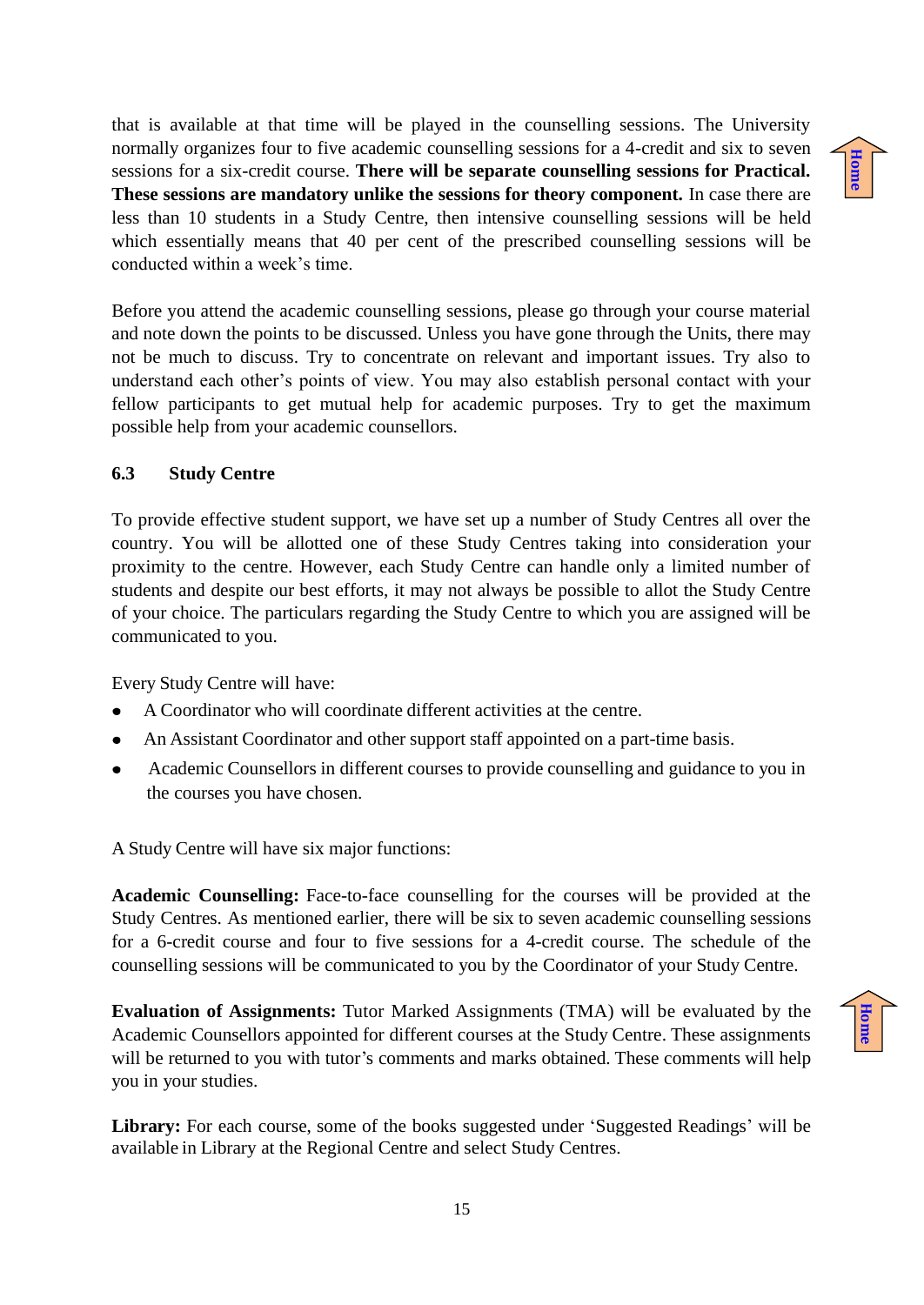**Information and Advice**: At the Study Centre, you will get relevant information regarding the courses offered by the University, academic counselling schedules, practical sessions, examination schedule, etc. You will also get guidance in choosing your elective and application-oriented courses.

**Audio-Video Facilities:** The Study Centre is equipped with audio-video facilities to help you make use of the audio and video materials prepared for different courses. This will help you to know the contents of each programme.

**Interaction with Fellow-learners:** The Study Centre gives you an opportunity to interact with fellow learners

 **Study Centre is the contact point for you. The University cannot send all the communication to all the students individually. All important information is communicated to the Coordinators of the Study Centres and Regional Directors. The Coordinators would display a copy of such important circular/notification on the notice board of the Study Centre for the benefit of all IGNOU learners. You are, therefore, advised to get in touch with your Study Centre for day-to-day information about assignments, submission of examination forms, TEE date-sheet, declaration of result, etc. You are also suggested to visit University and Regional Centre website for timely updates.**

# <span id="page-15-0"></span>**6.4 Interactive Radio Counselling**

The University has the facility of interactive counselling through All India Radio network all over India. You can participate in it by tuning in to your area Radio station. Experts from various discipline areas are available for this counselling. Students can put across their questions to these experts by using the telephone. The telephone numbers are announced by the respective Radio Stations. This counselling is available on all days. The topic for each session of the interactive radio programme is available in the Gyanvani section of the University website.

**[Home](#page-3-0)**

# <span id="page-15-1"></span>**6.5 Gyan Darshan**

<span id="page-15-2"></span>IGNOU in collaboration with Doordarshan now has an exclusive Educational TV Channel called Gyan Darshan. It is available through cable TV network. The channel telecasts educational programmes for 24 hours every day. Live telecast is from 3-5 p.m. and repeat from 8-10 p.m. Apart from programmes of IGNOU, it will have educational programmes produced by various national education institutions. You should try to get access to it through your cable operator. The schedule of programmes and live sessions is available at the study centers one month in advance. You can also get the schedule of programmes and live sessions from the University website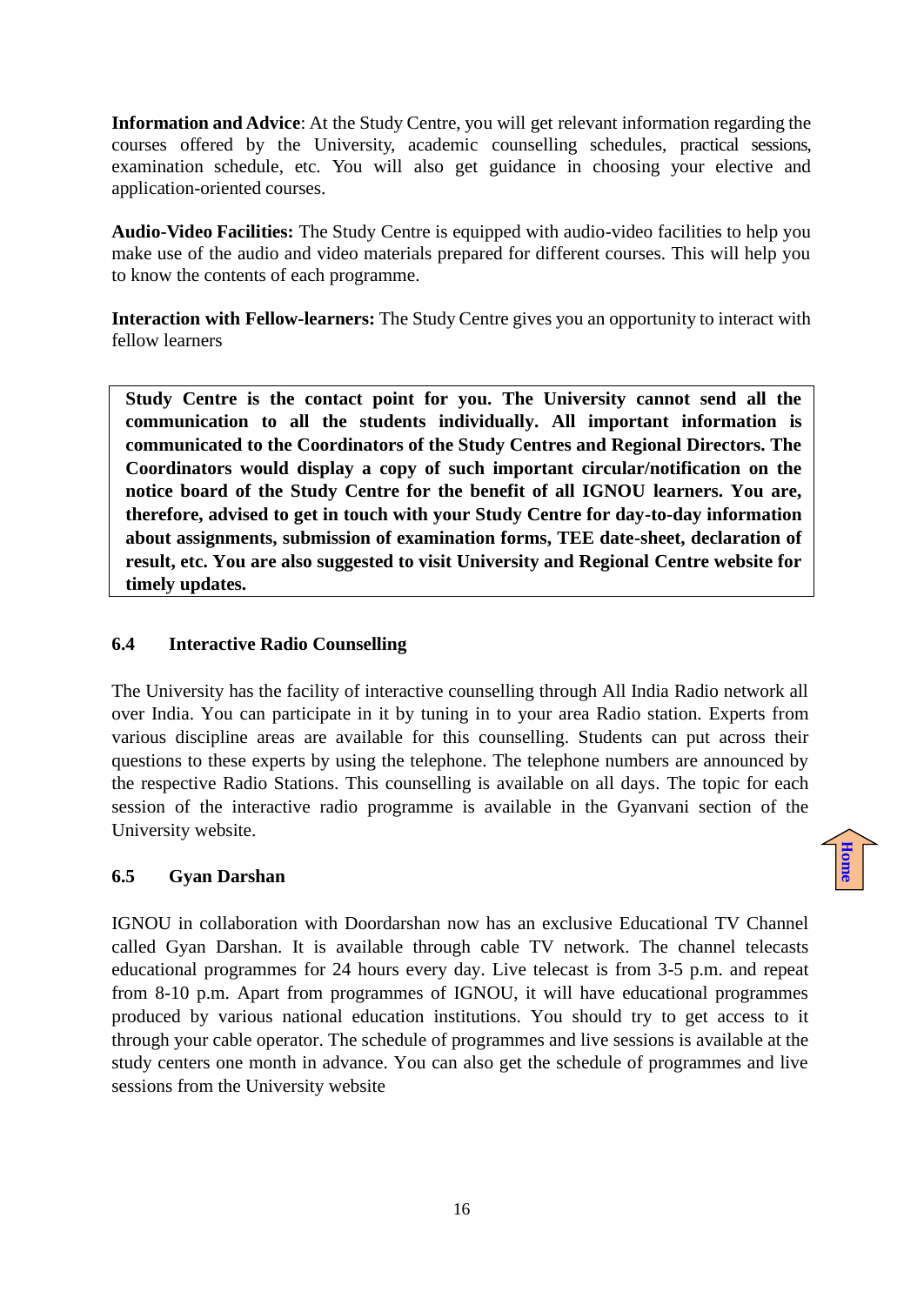### **6.6 Gyan Vani**

Gyan Vani is an educational FM Radio network providing programmes covering different aspects and levels of education including Primary and Secondary Education, Adult Education, Technical and Vocational Education, Higher Education and Extension Education. There will be programmes on various aspects and courses of Bachelor of Arts. The schedule of the programmes is uploaded on the University website.

## <span id="page-16-0"></span>**6.7 Teleconference/EDUSAT**

To reach our learners spread in different parts of the country we take the help of teleconferencing. These sessions are conducted from Delhi. The students can attend these at the regional centres and specified study centres of IGNOU. It is a one-way video and twoway audio facility. The teleconferencing is available on Gyan Darshan-2 and Edusat. The faculty members from the University, and other experts as resource persons participate in these sessions. You can put your problems and questions to these experts through the telephone available at receiving centres. These will help in resolving your queries related to courses and other general information pertaining to the Bachelors of Arts Honours programme.

# <span id="page-16-1"></span>**7. EVALUATION**

The system of evaluation followed by the University is also different from that of conventional universities. IGNOU has a multitier system of evaluation.

- Self-assessment exercises within each unit of study.
- Continuous evaluation mainly through assignments which are tutor-marked, practical assignments and seminar/ workshops/extended contact programmes, etc. depending on the nature of the course opted for.
- The Term End Examinations.
- Dissertation/Practical work depending upon the requirement of the course.

The evaluation consists of two parts: i) continuous evaluation through assignments, and ii) term end examination. In the final result, all the assignments of a course carry 30% weightage while 70% weightage is given for the Term End Examination (TEE). University follows a grading system for continuous evaluation as well as term-end examination. It is done on a ten-point scale using the letter grades as given below: The University has decided to provide numerical marking also in the grade card and award of division for the Bachelor of Arts.

| <b>Letter Grade</b> | <b>Numerical Grade</b> | <b>Percentage</b> |
|---------------------|------------------------|-------------------|
| $O$ (Outstanding)   |                        | > 85              |
| $A+$ (Excellent)    |                        | $> 75$ to $< 85$  |
| A (Very Good)       |                        | $> 65$ to $< 75$  |

**[Home](#page-3-0)**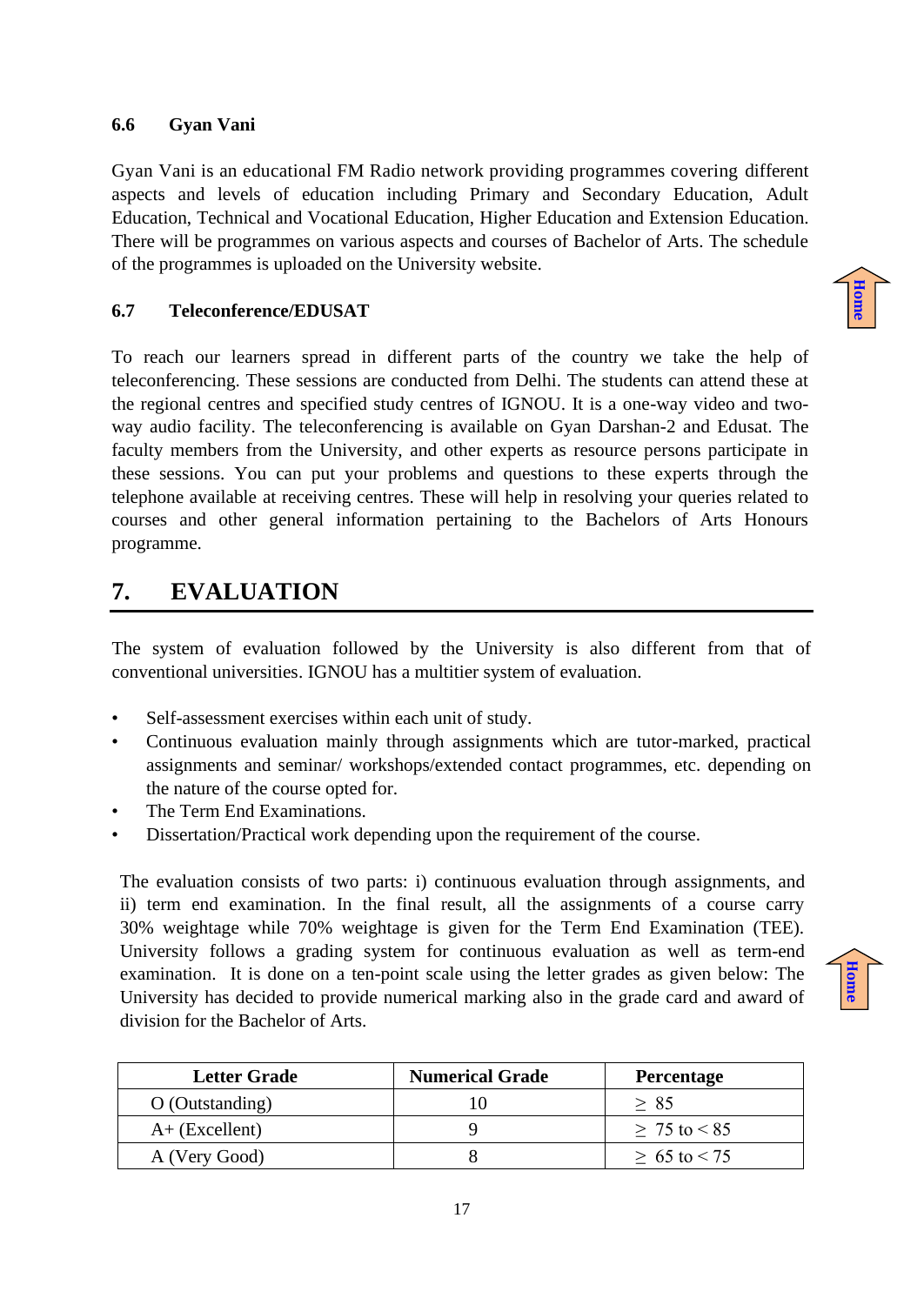| $B+ (Good)$       | $\geq 55$ to $\leq 65$ |
|-------------------|------------------------|
| B (Above Average) | $\geq 50$ to $\leq 55$ |
| $C$ (Average)     | $\geq 40$ to $\leq 50$ |
| $D$ (Pass)        | $\geq 35$ to $\leq 40$ |
| $F$ (Fail)        | $\leq$ 35              |
| Ab (Absent)       | Absent                 |

You are required to score at least 35% marks (Grade D) in both continuous evaluation (assignments) as well as the term-end examination of each course. In the overall computation also you must get at least 35% marks (Grade D) in each course to claim the B.A. degree. The scores of continuous evaluation and term-end examination are not complementary to each other for qualifying a course.

Students who do not qualify in the term-end examination are allowed to take up the Term End Examination in the next semester. It means you can take the TEE of the first year courses during the second year of your study. Similarly, second year courses can be carried over to the third year.

## <span id="page-17-0"></span>**7.1 Assignments**

Assignments constitute the continuous evaluation. **The marks that you secure in the assignments will be counted in your final result.** As mentioned earlier, an assignment of a course carries 30% weightage. You are therefore advised to take your assignment seriously. A simple omission on your part may put you in great inconvenience later.

For each course of this programme, you have to do two to three Tutor Marked Assignments (TMAs) depending upon the nature of the course. The TMA for each semester can be downloaded from the Student Zone of the University website.

You have to complete the assignment within the due dates specified in the assignment booklet. **You will not be allowed to appear for the term-end examination for the course if you do not submit the assignment in time for that course**. If you appear in term-end examination, without submitting the assignments, the result of the term-end examination is liable to be cancelled.

Ensure that your assignment responses are complete in all respects. Before submission you should ensure that you have answered all the questions in all assignments. Incomplete assignment responses may affect your grades adversely.

The main purpose of TMA is to test your comprehension of the learning materials you receive from us and also to help you get through the courses. The evaluators/academic counsellors after correcting the assignments return them back to you with their comments and marks. The comments will guide you in your study and help in improving it. It is therefore important that you collect the evaluated TMA along with a copy of the assessment sheet containing the comments of the evaluator on your performance.

**[Home](#page-3-0)**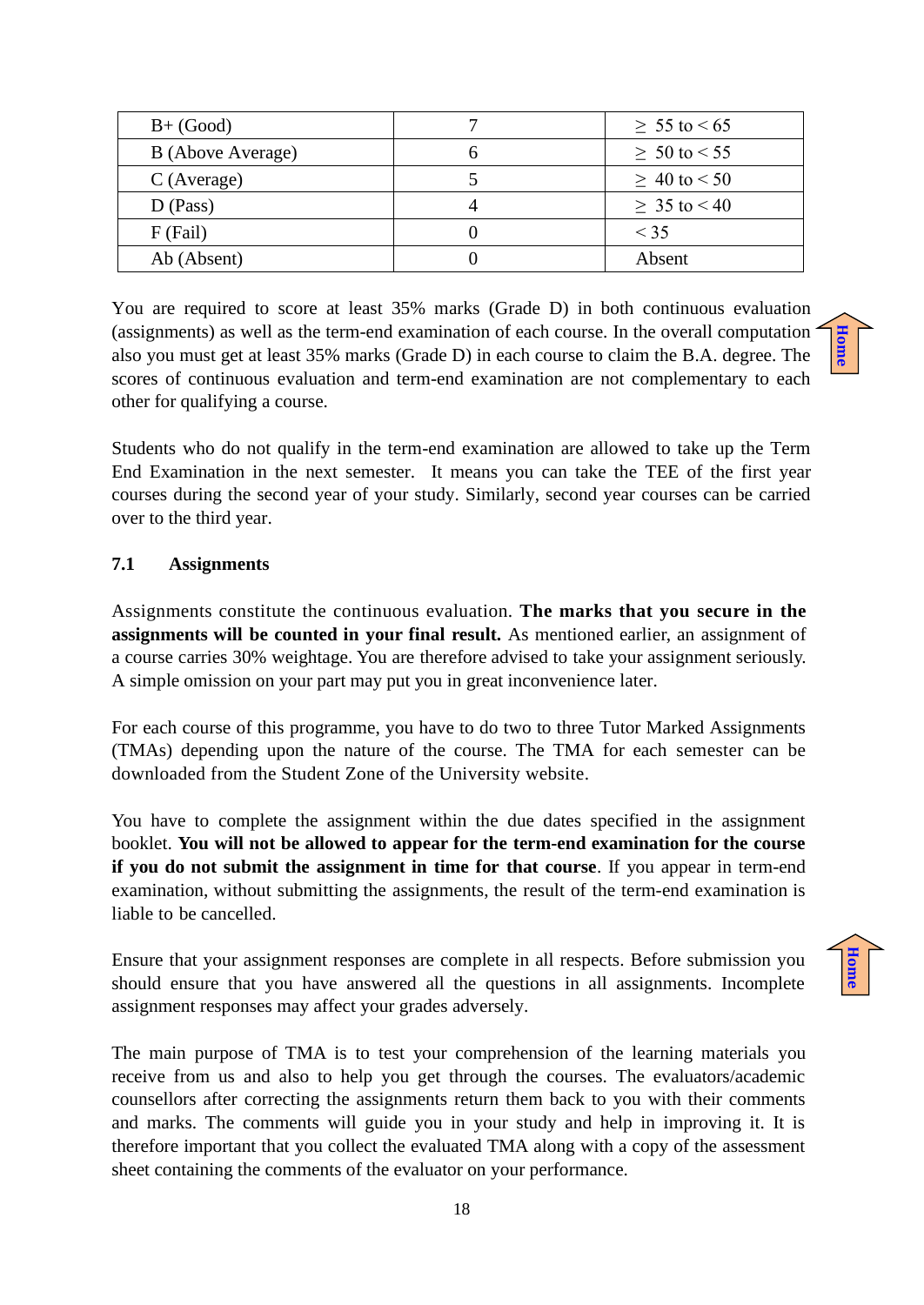The content provided in the printed course materials should be sufficient for answering the assignments. Please do not worry about the non-availability of extra reading materials for working on the assignments. However, if you have access to other books, you may make use of them. The assignments are designed in such a way as to help you concentrate mainly on the course material and exploit your personal experience.

**You have to submit your assignment response sheets to the Coordinator of the Study Centre assigned to you.** For your own record, retain a copy of all the assignment responses which you submit to the Coordinator. If you do not get back your duly evaluated tutor marked assignments along with a copy of the assessment sheet containing comments of the evaluator on your assignment within a month after submission, please try to get it personally from your Study Centre. This may help you to improve upon future assignments.

**Keep duplicate copies of assignment responses of TMAs submitted to Study Centres**. They may be required to be produced at Student Evaluation Division on demand. Also maintain an account of the corrected assignment responses received by you after evaluation. This will help you to represent your case to the University in case any problem arises.

If you do not get a pass grade in any assignment, you have to submit it again. Get fresh assignments from the Student Zone tab of the University website. However, once you get the pass grade in an assignment, you cannot re-submit it for improvement of grade. Assignments are not subject to re-evaluation except for factual errors, if any, committed by the evaluator. The discrepancy noticed by you in the evaluated assignments should be brought to the notice of the Coordinator of the Study Centre, so that the correct score is forwarded by him/her to the Student Evaluation Division at Headquarters.

In case you find that the score indicated in the assignment sheet of your Tutor Marked Assignment has not been correctly reflected or is not entered in your grade card, you are advised to contact the Coordinator of your Study Centre with a request to forward the correct award list to the Student Evaluation Division at the Headquarters.

Do not enclose or express doubts for clarification, if any, about study material or assignment along with the assignment. **Send your doubts in a separate cover to the Director of the concerned School at IGNOU, Maidan Garhi, New Delhi - 110068**. Give your complete enrolment number, name, address, title of the Course, and the number of the Unit or the assignment, etc. on top of your letter. If you have any specific grievances, you use the iGRAM [\(http://igram.ignou.ac.in\)](http://igram.ignou.ac.in/) platform for a early response from the University.

# **[Home](#page-3-0)**

**[Home](#page-3-0)**

# **SPECIFIC INSTRUCTIONS FOR TUTOR MARKED ASSIGNMENTS (TMA)**

- 1) Write your Enrolment Number, Name, Full Address, Signature and Date on the top right hand corner of the first page of your response sheet.
- 2) Write the Programme Title, Course Code, Course Title, Assignment Code and Name of your Study Centre on the left hand corner of the first page of your response sheet. **Course Code and Assignment Code may be reproduced from the assignment.**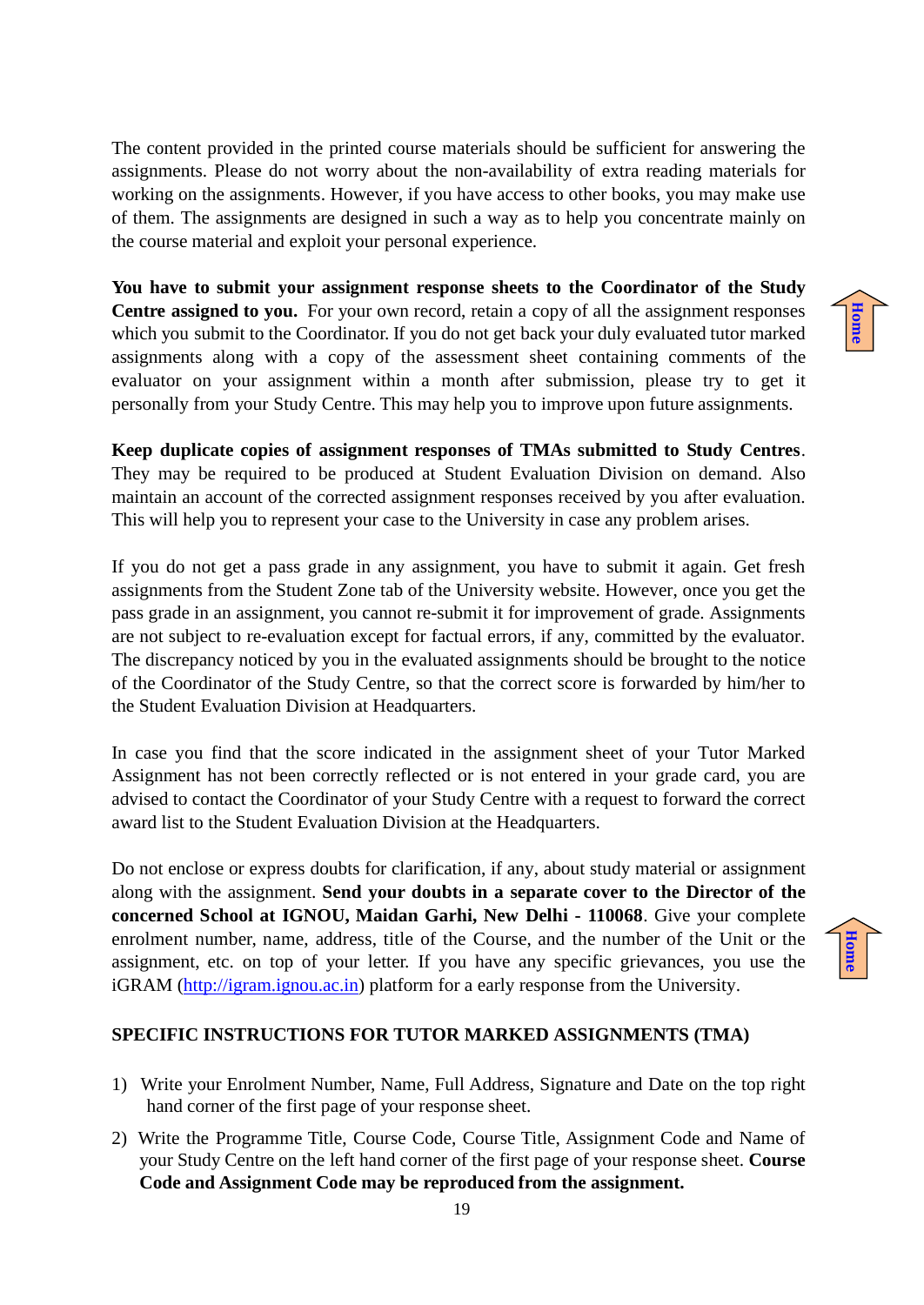The top of the first page of your response sheet should look like this:

|                                       | <b>NAME</b> |  |
|---------------------------------------|-------------|--|
| PROGRAMME CODE:                       |             |  |
| <b>COURSE CODE</b><br>$\ddot{\cdot}$  |             |  |
| <b>COURSE TITLE</b><br>$\ddot{\cdot}$ |             |  |
| <b>ASSIGNMENT CODE : </b>             |             |  |
| <b>STUDY CENTRE</b><br>.<br>.         | DATE        |  |

- 3) Read the assignments carefully and follow the specific instructions, if any, given on the assignment itself about the subject matter or its presentation.
- 4) Go through the Units on which the assignments are based. Make some points regarding the question and then rearrange those points in a logical order and draw up a rough outline of your answer. While answering an essay type question, give adequate attention to introduction and conclusion. The introduction must provide a brief interpretation of the question and how you propose to develop it. The conclusion must summarise your response to the question. Make sure that the answer is logical and coherent, and has clear connections between sentences and paragraphs. The answer should be relevant to the question given in the assignment. Make sure that you have attempted all the main points of the question. Once you are satisfied with your answer, write down the final version neatly and underline the points you wish to emphasise. While solving numerical problems, use proper format and give working notes wherever necessary.
- 5) Use only foolscap size paper for your response and tie all the pages carefully. Avoid using very thin paper. Allow a 4 cm margin on the left and at least 4 lines in between each answer. This may facilitate the evaluator to write useful comments in the margin at appropriate places.
- 6) Write the responses in your own hand. Do not print or type the answers. Do not copy your answers from the Units/Blocks sent to you by the University. It is advised to write your answers in your own words as it will help in grasping the study material.
- 7) Do not copy from the response sheets of other students. If copying is noticed, the assignment will be rejected.

- 8) Write each assignment separately. All the assignments should not be written in continuity.
- 9) Write the question number with each answer.
- 10) The completed assignment should be submitted to the Coordinator of the Study Centre allotted to you. TMAs submitted at any other place will not be evaluated.
- 11) After submitting the TMA, get the acknowledgement from the Coordinator on the prescribed assignment remittance-cum-acknowledgement card.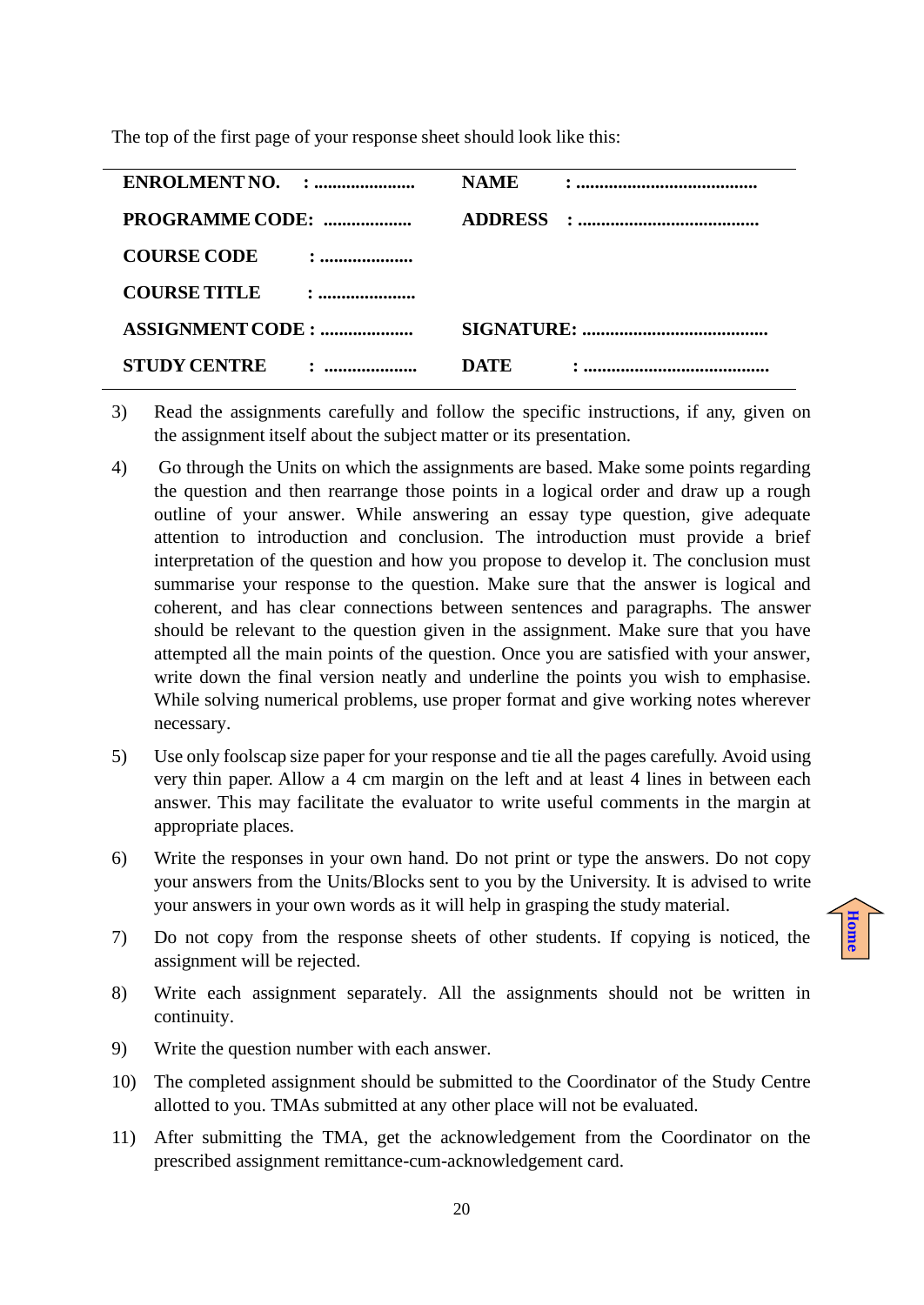- 12) In case you have requested for a change of Study Centre, you should submit your TMA only to the original Study Centre until the change of Study Centre is notified by the University.
- 13) If you find that there is any factual error in evaluation of your assignments e.g. any portion of your assignment response has not been evaluated or the total of score recorded on your assignment response is incorrect, you should approach the Coordinator of your study centre for correction and transmission of correct score to headquarters.

# <span id="page-20-0"></span>**7.2 Term End Examination**

As stated earlier, the term-end examination is the major component of the evaluation system and it carries 70% weightage in the final result.

You must fill the Term End Examination form online before the last dates i.e. 31st March for June exam and 30th September for December exam.

The University conducts term end examinations twice a year i.e., in June and December. You can, however, take the examination only after completing one year of study. This means that **the Term End Examination (TEE) for your first and second semesters will be conducted together at the end of First year.** Similarly, for third and fourth semesters and for the fifth and sixth semesters, the TEE will be conducted together at the end of the Second and Third year of the programme. If you miss taking any examination at the end of the year, you may take those courses in next TEE conducted in June or December.

A learner is permitted to appear in the TEE, subject to the following conditions: -

- Registration for the courses is valid and not time barred.
- Required number of assignments in the course has been submitted by the due date.
- Minimum time to pursue these courses as per the provision of the programme has been completed.
- Examination fee is paid for all the courses in which the learner is writing the examination.

In the case of non-compliance of any of the above conditions, the result of all such courses is liable to be withheld by the University.

**[Home](#page-3-0)**

In case you fail to get a pass score (35% marks) in the Term End Examination, you will have to reappear at the next Term End Examination for that course within the total span of the programme i.e. six years.

# **Submission of Online Examination Form**

The learners are required to fill in the Examination form to appear in the TEE each time i.e. for every exam (December/June) a learner has to apply afresh. Only one form is to be submitted online for all the courses that a learner plans to take in a TEE. To avoid discrepancies in filling up examination forms and avoid hardship in appearing in the TEE, you are advised to: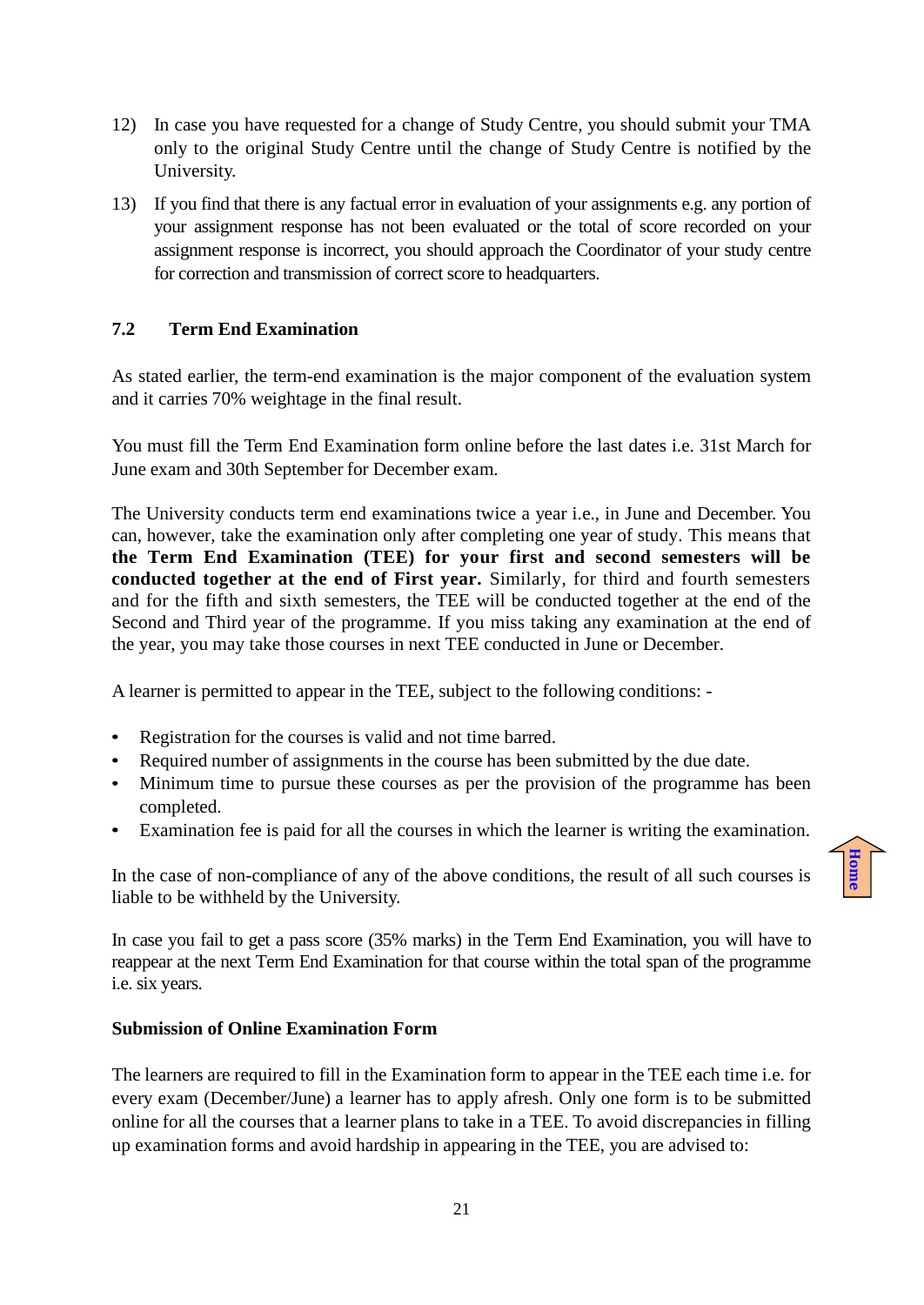- 1) Remain in touch with the Study Centre/ Regional Centre/Student Evaluation Division for change in schedule of submission of examination form
- 2) Fill up all the particulars carefully and properly in the examination form to avoid rejection/delay in processing of the form
- 3) Retain proof of submission of examination form till you download your Hall Ticket.

# **Process to submit Term End Examination Form**

- Open the following link: http://exam.ignou.ac.in/
- Select and Enter Programme Code from the options list available.
- Select Examination Centre Code from the options available on the website. List of Regional Centre wise Examination centre's for Term-End Examination December 2020 is available for information on this web page.
- If the Examination Centre opted by the student is not activated as Examination Centre or not allotted for administrative reasons, alternative Examination Centre will be allotted to the student.
- Select course(s) carefully while filling the Examination Form as per your valid registration details available in IGNOU website.
- After successful submission of Examination Form, you will receive an acknowledgement with Control Number on the screen. Please retain the auto generated Control Number for your reference and record.
- For checking Examination Form status please visits SEARCH OPTION after 72 hours of submitting the Form. Details regarding examination form submission are not available; you may submit the form again only after following the due procedure as listed above.
- Delhi & NCR The student may please select the location and exam centre will be allotted accordingly (change of exam centre will not be permitted in any case).
- The Term End Examination for Practical will be organised at your Study Centre only.

# **Examination Fee and Mode of Payment**

The schedule for submission of TEE Form is available at the IGNOU website during each session. The fee payable is  $\overline{5}$ .150/- per course. For the courses that have practical, **separate fee of**  $\bar{\tau}$ **. 150/-** is applicable. The mode of payment of examination fee is online only through Credit Card/Debit Card/Net Banking.

Examination fee once paid is neither refundable nor adjustable even if the learner fails to appear in the examination.

# **Hall Ticket for Term End Examination**

No hall ticket shall be dispatched to the examinees. Hall Tickets of all examinees are uploaded on the University website 7 to 10 days before the commencement of the Term End Examinations.

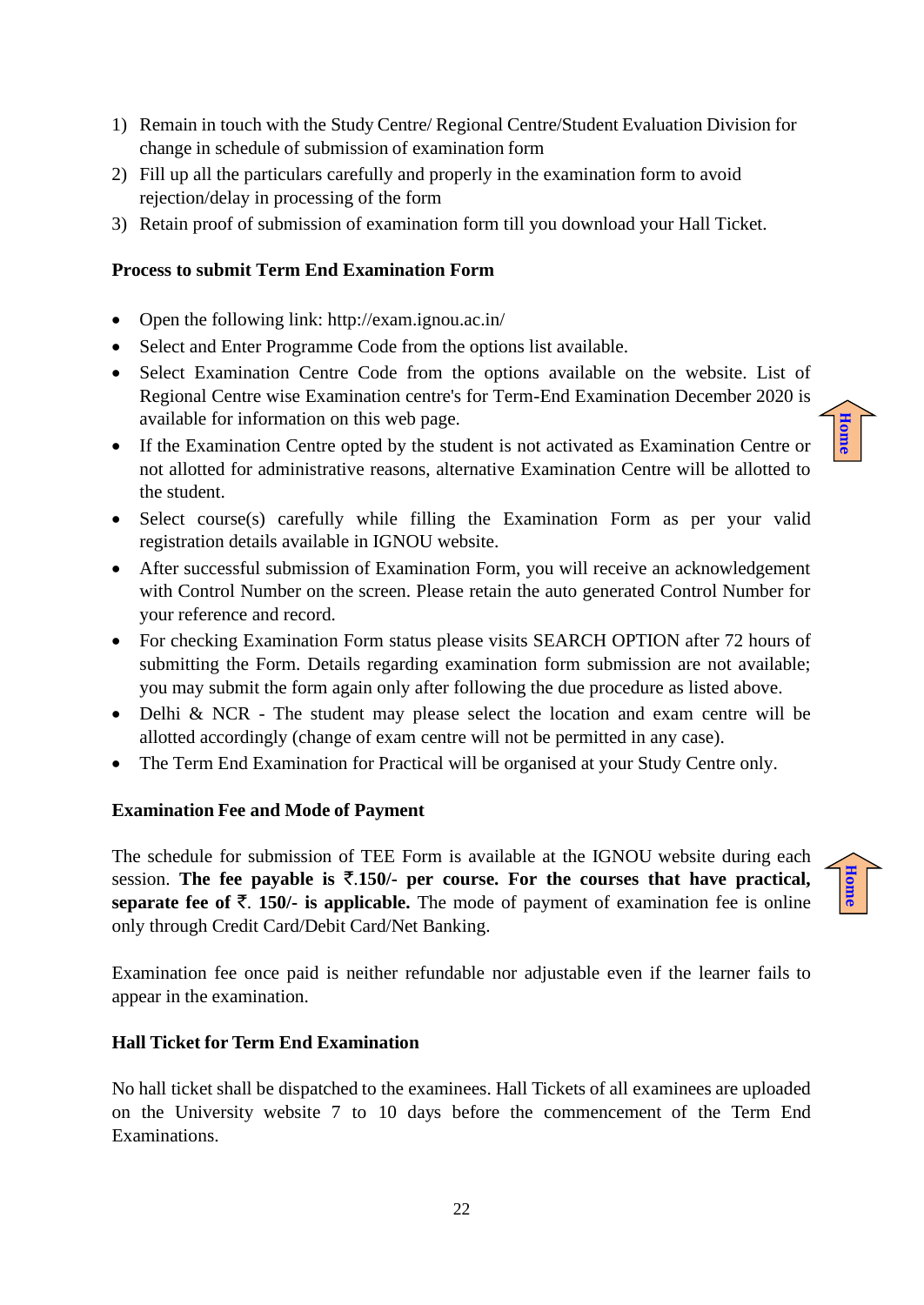Students are advised to take the print out of the Hall Ticket from the University website after entering the enrolment number and name of the programme of study, and report at the examination centre along with the Identity Card issued by the University attested by the Director of the Regional Centre. Without a valid IGNOU Student ID Card issued by the Regional Centre/ University, examinees will not be permitted to appear in the examination.

Every student must bring his/her identity card for appearing in the TEE along with the Hall Ticket. Students will be allowed to appear in the TEE for those courses only for which registration is valid and the prescribed minimum duration of study is completed. In case, any learner has misplaced the Identity Card issued by the University, it is mandatory to apply for a duplicate Identity Card to the Regional Centre concerned well before commencement of the examinations. The learner without valid ID Card will not be allowed to enter the Examination Centre premises.

# **Examination Date Sheet**

Examination date sheets (i.e. schedule which indicates the date and time of examination for each course) are sent to all the Study Centers a month in advance. These are printed in IGNOU Newsletters and posted. The datasheet is also displayed on [www.ignou.ac.in](http://www.ignou.ac.in/). You are advised to see whether there is any clash in the examination dates of the courses you wish to take, i.e. Examination of any two courses you wish to take are scheduled on the same day at the same time. **If there is any clash, you are advised to take the TEE for one course and the other course in the next TEE.**

**The date for Practical TEE will not be indicated in the date sheet.** The schedule will be communicated by the Study Centre, but you may contact your Study Centre or Regional Centre to confirm the Practical Exam schedule.

# **Declaration of Result**

It is your duty to check whether you are registered for a course and whether you are eligible to appear for that examination. If you neglect this and take the examination without being eligible for it, your result will be cancelled.

All efforts are made to declare the results well before the deadline for submission of Examination Form for the next TEE. In case, result for a course is not declared you should fill the Examination Form for that course without Examination Fee. In case, you appear in the TEE of that course, you have to send a demand draft (drawn in favour of IGNOU, New Delhi) of requisite amount to the Registrar, Student Evaluation Division (SED) Division, New Delhi failing which your result of that course will not be declared.

# **Early Declaration of Result**

In order to facilitate learners who have secured admission for higher studies or got selected for employment, etc. and are required to produce statement of marks/grade cards by a specified date, the University provides for early declaration of result. The learner can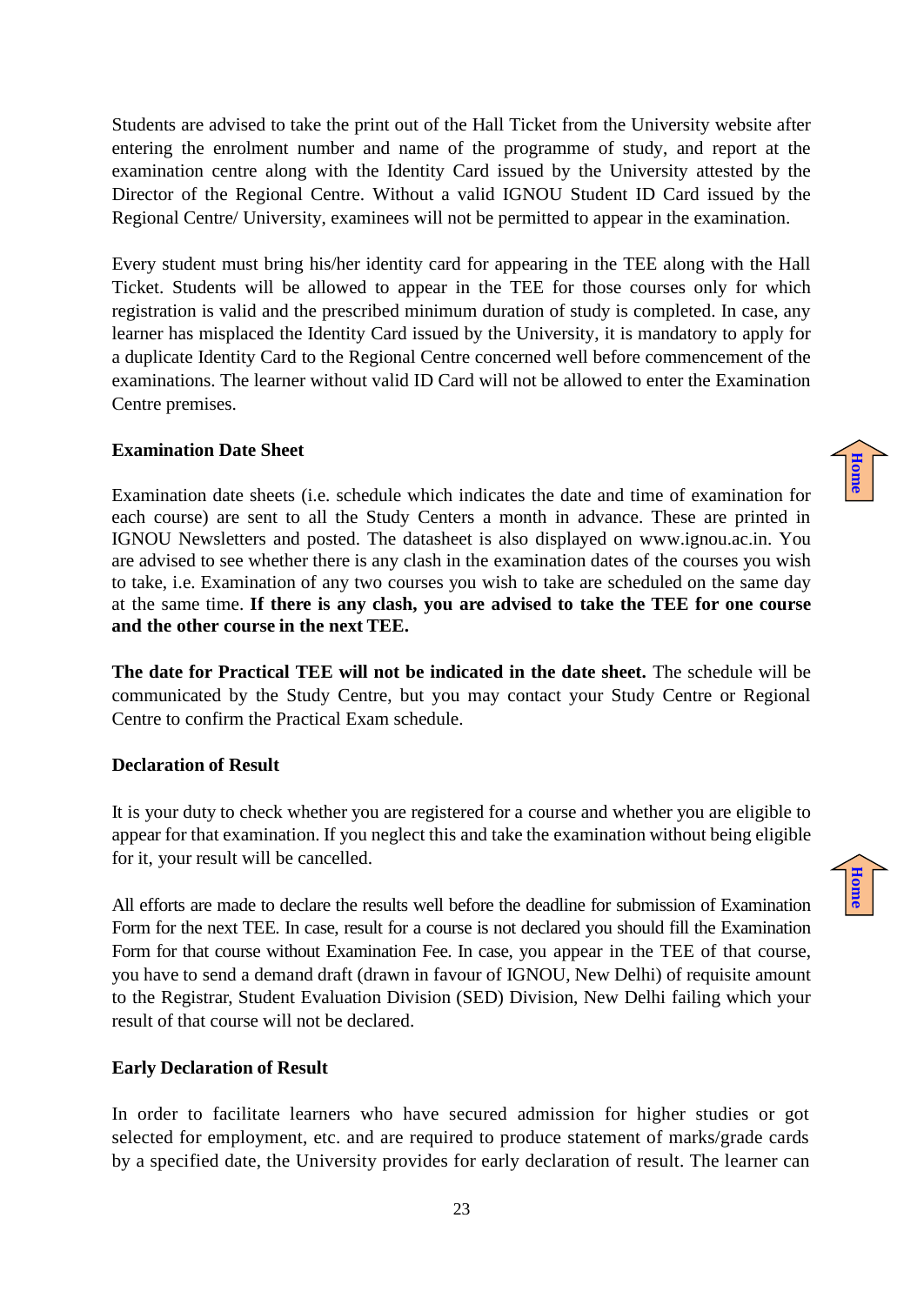apply for early processing of his/her answer scripts and declaration of result. Such a student is required to apply in prescribed form (available on the University website) along with i) fee of  $\overline{\mathfrak{F}}$ . 1000/- per course through demand draft drawn in favour of IGNOU and payable at New Delhi, and ii) attested photocopy of the admission/employment offer. You must submit the request for early declaration of result before the commencement of TEE that is, before June 1st or December 1st for June and December TEE respectively. The University in such cases will make arrangement for early processing of answer scripts and declare the result as a special case possibly within a month's time from the conduct of examination.

# **Re-Evaluation of Examination Scripts**

Students who are not satisfied with the marks/grade awarded to them in the TEE may apply in prescribed form for re-evaluation within one month from the date of declaration of results, i.e. the date on which results are made available on the University website on payment of  $\bar{\tau}$ . 750/- per course payable online. The better of the two scores of original marks/grade and marks/grade after re-evaluation will be considered and updated in the student's record.

Re-evaluation is permissible in TEE only and not in practical, project report, workshop, assignment, tutorials, seminar, etc. A sample application form with rules and regulations for this purpose is available at the University's website.

# **Improvement in Division/Class**

Students of the Bachelor degree programme who have completed the programme and wish to improve their Division / Class may do so by appearing in TEE. Only those students of the programme who fall short of less than 2% marks to secure 2nd and 1st division are eligible for re-examination.

Students may apply in the prescribed form from 1st to 30th April for June TEE and from 1st to 31st October for December TEE along with a fee of  $\bar{\mathfrak{F}}$ . 750/- per course by means of a demand draft drawn in favour of IGNOU and payable at New Delhi.

# **Improvement is permissible in TEE only and not in Practical /Lab courses, Project, Workshop, Assignment, Seminar, tutorials, etc.**

Students wishing to improve their marks will have to apply within six-months from the date of issue of final statement of marks/grade card to them, subject to the condition that their registration for the programme/course being applied for improvement, is valid till the next TEE in which they wish to appear for improvement. Rules and regulations in detail for this purpose are available at the University's website.

**Obtaining Photocopy of Answer Scripts:** After the declaration of result, if the learner is not satisfied with the marks awarded, he or she can request the University for obtaining Photocopy of Answer Scripts on payment of  $\bar{\tau}$ . 100/- per course. The request for obtaining

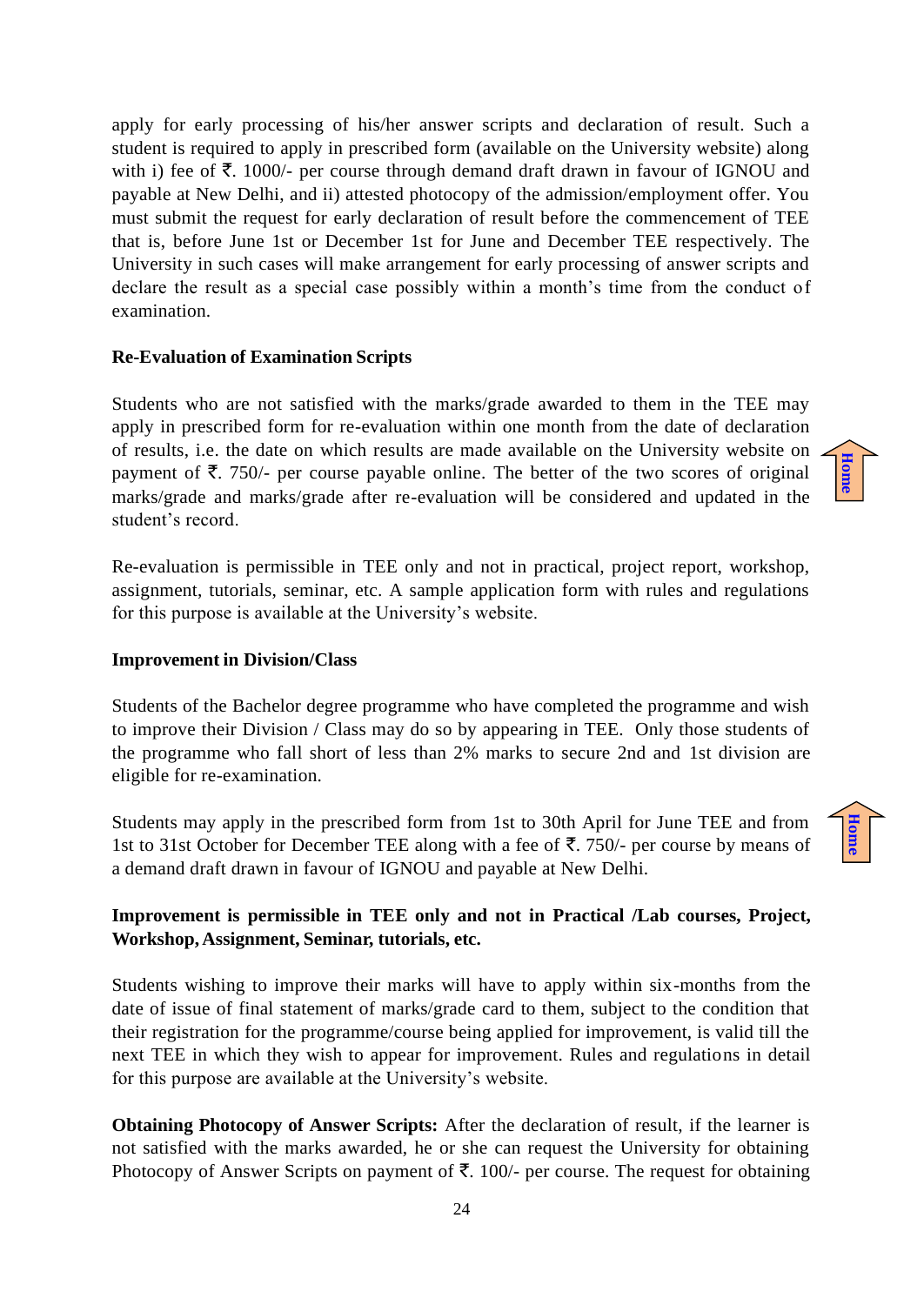Photocopy of Answer Scripts by the student must be made within 45 days from the date of declaration of result to the Student Evaluation Division, IGNOU, New Delhi in the prescribed format along- with a fee of  $\bar{\mathbf{z}}$ . 100/- per course in the form of a Demand Draft in favour of IGNOU, payable at New Delhi.

**While communicating with the University regarding examinations, please write your enrolment number and complete address clearly. In the absence of such details, the Student Evaluation Division will not be able to attend to your problems.**

# <span id="page-24-0"></span>**8. OTHER USEFUL INFORMATION**

**IGNOU Web Site:** www.ignou.ac.in the official website of the University offers relevant information to the general public and student support facilities to the learners through the Single Window Information and Student Support (SWISS). These include:

- $\Box$ Online registration for fresh admission of various programmes
- $\Box$ Online Re-Registration
- Online submission of Term-End Examination Form  $\Box$
- $\Box$ Results of the Term End Examinations
- $\Box$ Checking status of study materiel
- $\Box$ Downloads Assignments/Question papers/Forms
- $\Box$ Catalogue of audio/video programmes
- Schedule of Gyan Darshan/Gyan Vani/ programmes  $\Box$
- $\Box$ Admission announcements
- Addresses of regional and study centres  $\Box$
- Update on the latest happenings at the University  $\Box$
- $\Box$ Checking of student's mailing address
- Entrance test results  $\Box$
- TEE date-sheet  $\Box$
- **Examination Hall Ticket**
- Course Completion Status  $\Box$
- Accessing e-GyanKosh: using this web site you can download your course material and  $\Box$ view video related to your courses.

**Scholarships and Reimbursement of Fees:** Reserved categories viz., scheduled caste/scheduled tribe and learners with physical disability, have to pay the fees at the time of admission to the University along with other students.

Learners with physical disability admitted to IGNOU are eligible for Government of India scholarships. They are advised to collect the scholarship forms from the Directorate of Social Welfare or Office of the Social Welfare Officer of the concerned State Government and submit the filled-in forms to them through the concerned Regional Director of IGNOU to SRD.

Similarly, for reimbursement of programme fees SC/ST students have to submit their forms to the Directorate of the Social Welfare or Office of the Social Welfare Officer of the respective State Government through the concerned Regional Director of IGNOU.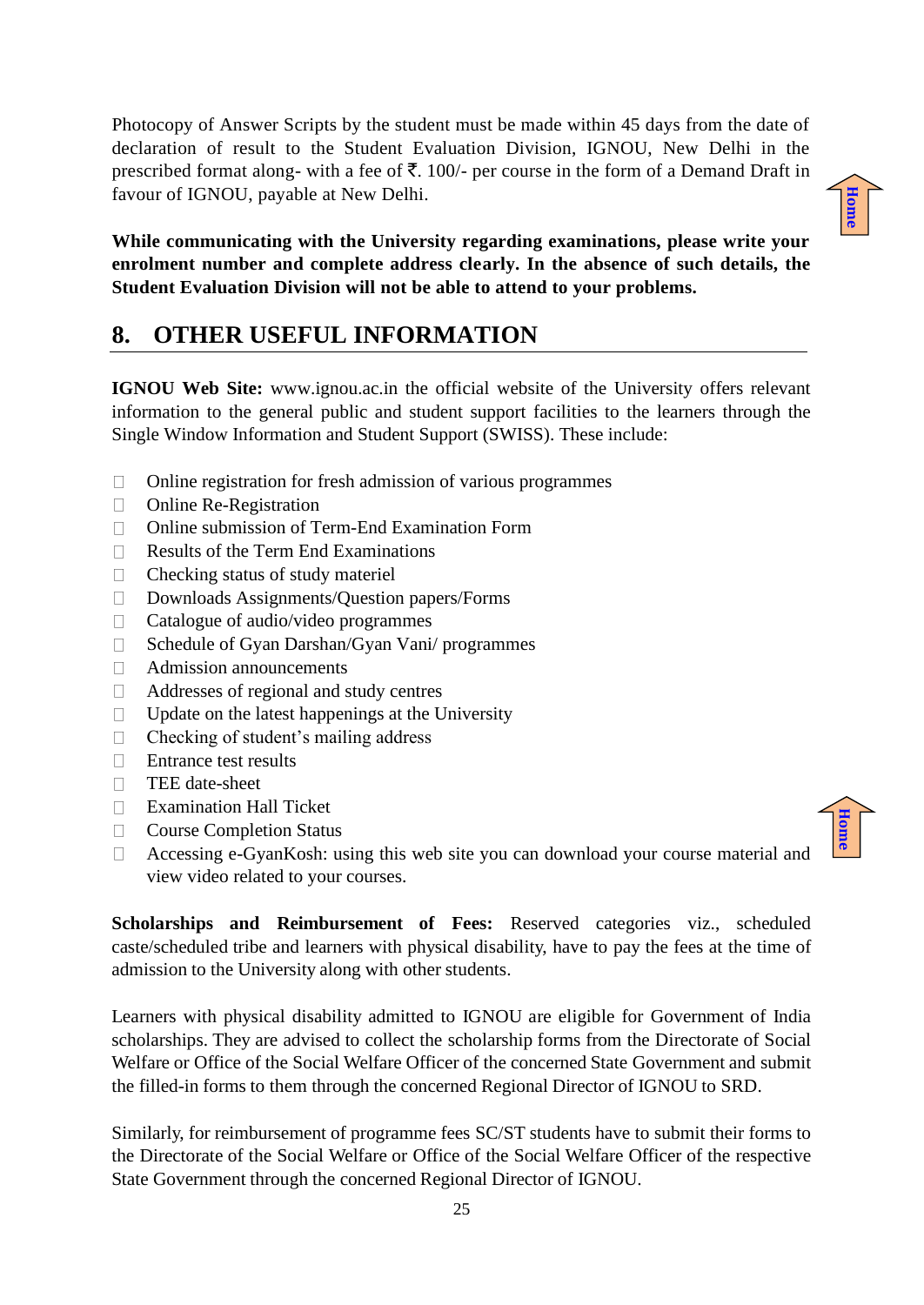**Change of Medium** is permitted within 30 days from the receipt of first set of course material in the first semester ONLY, on payment of  $\overline{\xi}$ . 350/- plus  $\overline{\xi}$ . 350/- per 4 credit course and  $\bar{\xi}$ . 700/- per 6 credit course of the programme. Payment should be made by way of a Demand Draft drawn in favour of "IGNOU" payable at the place of concerned Regional Centre. All such requests for change of Medium should be addressed to the concerned Regional Centre only, as per schedule.

**Change or Correction of Address:** There is a printed form for the change/correction of address/name. A copy of the same is available online on the university websites under Student Zone. In case there is any correction or change in your address, you are directed to make use of that form addressed to the Registrar, Student Registration Division (through concerned Regional Director). You are advised not to write letters to any other officer in the University in this regard. Normally, it takes four to six weeks to effect the change. Therefore, you are advised to make your own arrangements to redirect the mail to the changed address during this period.

**Change of Study Centre:** A student is required to opt for only such study centres which are activated for the programme. As far as possible the university will allot the study centre opted for by the student. However, the university may change the study centre at its convenience without concurrence of the student at any time.

For the purpose of change of Study Centre, you have to send a request to the Director of your Regional Centre. A copy of the same may be sent to the Student Evaluation Division at the headquarters.

Counselling facilities for a programme may not be available at all the Centres. Therefore, you are advised to make sure that counselling facilities are available for the programme you have chosen, at the new Centre opted for. As far as possible the request for change of Study Centre is considered favourably. However, the allotment of a new Study Centre is subject to availability of seats for the programme at the new Centre asked for.

**Change of Regional Centre:** If you want to transfer from one region to another, you have to send your application seeking transfer to the Regional Centre from where you are seeking a transfer marking copies to the Regional Centre where you would like to be transferred to. Further, you have to obtain a certificate from the Coordinator of the Study Centre from where you are seeking transfer regarding the number of assignments submitted. The Regional Director from where the learner is seeking the transfer will transfer all records including details of fee payment to the new Regional Centre under intimation to the Registrar, Student Registration Division (SRD) and the learner as well. For change of Region in practical oriented courses like Psychology, 'No Objection Certificate' has to be obtained from the concerned Regional Centre/Study Centre where you wish to transfer. In case any learner is keen for transfer from Army/Navy/ Air Force Regional Centre to any other Regional Centre of the University during the cycle/session, he/she would have to pay the fee-share money to the Regional Centre. In case the learner seeks transfer at the beginning of the session/cycle, the required programme course fee for the session/cycle shall be deposited at the Regional Centre. However, the transfer shall be subject to availability of seats wherever applicable.

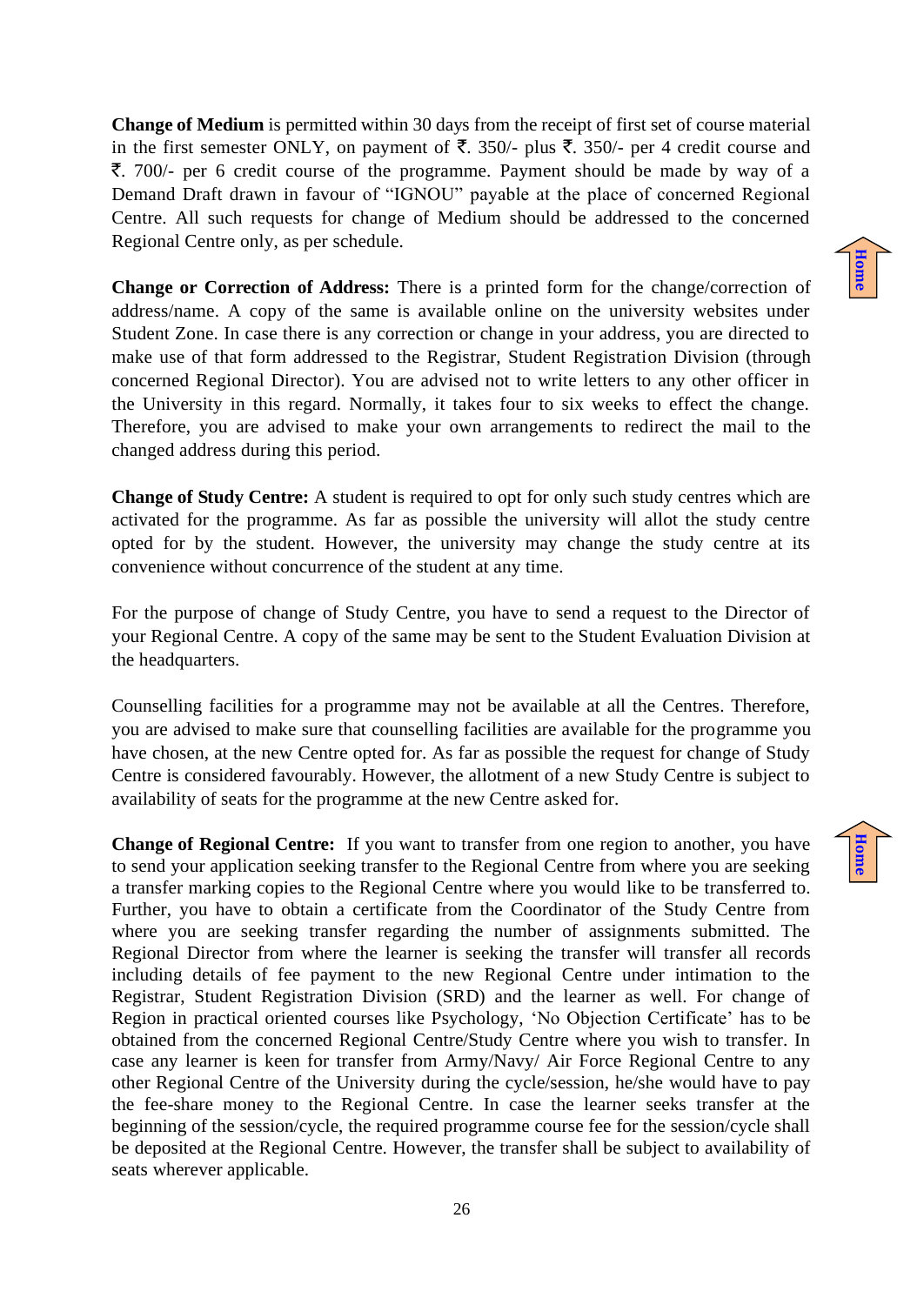**Issue of Duplicate Grade Card/Mark sheet:** A duplicate Grade Card is issued after a request is made on the prescribed form along with a draft of  $\bar{\tau}$ . 200/- to be paid in favour of IGNOU, New Delhi. The form for the purpose is available on the IGNOU website.

Issue of Duplicate Degree Certificate: A duplicate degree certificate can be issued after a request is made on the prescribed form along with a demand draft of  $\bar{\tau}$ . 750/- in favour of IGNOU, New Delhi. The following documents are required to be attached with the requests for issue of duplicate degree certificate:

- 1) Affidavit on non-judicial stamp paper of  $\bar{\mathbf{z}}$ . 10/-.
- 2) Copy of FIR lodged with the police station regarding loss of Degree Certificate.
- 3) Demand Draft/IPO for requisite fee.

The form and the format for the purpose is given on the University website.

**Re-admission:** If you are not able to complete the programme in a maximum of 6 years, the University has made a special provision for re-admission. You have to take the following two steps for re- admission:

- a) Take admission afresh in the Programme like other students by fulfilling the admission criteria and paying requisite fee for the Programme.
- b) Apply to the University for the transfer of credits you have earned under the old enrolment with applicable fee.

Full credit transfer may be allowed if the syllabus and methodology now in vogue are similar to that governing the student under the old enrolment.

**Simultaneous Registration:** A learner is permitted to register for only one programme in the given academic session. You are, therefore, advised to seek admission to only one programme in the given academic session. However, you are allowed to take a certificate programme of 6 months duration along with other programmes. Violation of this rule will result in cancellation of admission to all the programmes and forfeiture of the programme fees.

**Migration Certificate:** For Migration Certificate, requisition may be sent to the Regional Director along with the following documents:

- 1) Application (can be obtained from the IGNOU website)
- 2) Attested copy of the marksheet.
- 3) Fee of  $\overline{\mathfrak{F}}$ . 500/- in the form of demand draft drawn in favour of IGNOU payable at the city where the Regional Centre is located.

**Disputes on Admission and other University Matters:** The place of jurisdiction for filing of a Suit, if necessary, will be only at New Delhi/Delhi.

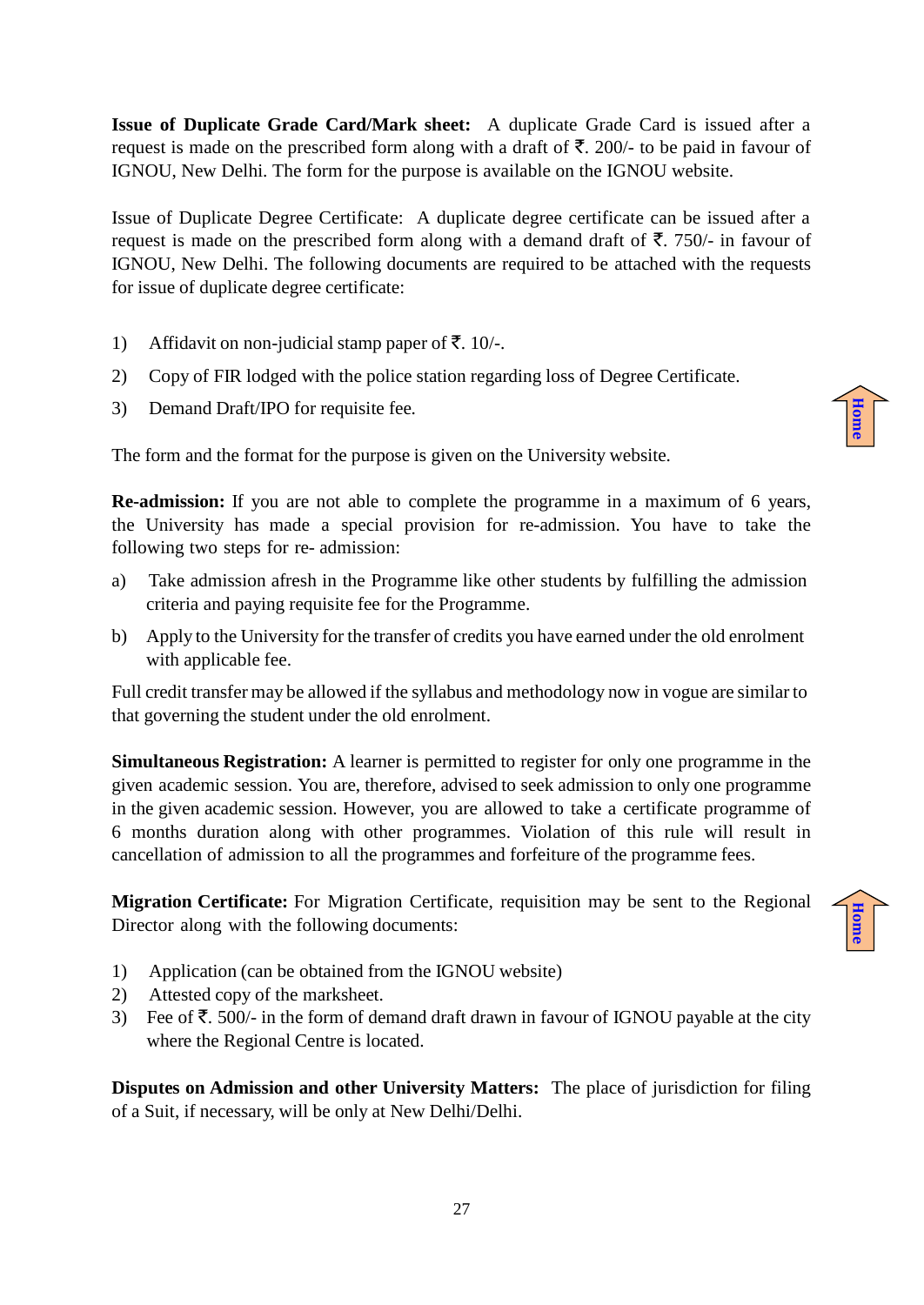# <span id="page-27-0"></span>**9. SOME USEFUL ADDRESSES**

During the course of your study you might require some additional information about rules and regulations as well as how to resolve some of the issues in completing your studies at IGNOU. You must know whom to contact for specific information. Here is a list of addresses and contact numbers and emails of offices in the University to contact for specific information or problem.

| $\mathbf{1}$   | Identity Card, Fee receipt,<br>Bonafide Certificate, Migration,<br>Scholarship forms                                       | <b>Concerned Regional Centre</b>                                                                                                                                            |             |
|----------------|----------------------------------------------------------------------------------------------------------------------------|-----------------------------------------------------------------------------------------------------------------------------------------------------------------------------|-------------|
| $\overline{2}$ | Non-receipt of study material                                                                                              | Material Production and Distribution Division                                                                                                                               |             |
| 3              | Schedule/information regarding<br>Exam form, Entrance test, Date-<br>sheet, IGNOU Hall ticket                              | Asst. Registrar (Exam-II), SED, Block-12, IGNOU,<br>Maidan Garhi, New Delhi-110068<br>E-mail: evaluationsed@ignou.ac.in,<br>Ph. 29536743, 29535924-32 / Extn-2202, 2209     | <b>Home</b> |
| $\overline{4}$ | Result, Re-evaluation, Grade<br>Card, Provisional Certificate,<br>Early declaration of Result,<br>Transcript               | Dy. Registrar (Exam.III), SED, Block-12, IGNOU,<br>Maidan Garhi, NewDelhi-110068<br>E-mail sedgrievance@ignou.ac.in<br>Ph. 29536103,29535924-32/Extn. 2201, 2211, 1316      |             |
| 5              | Non-reflection of Assignment<br>Grades/Marks                                                                               | Asst. Registrar (Assignment), SED, Block-3,<br>Room No-12, IGNOU, Maidan Garhi, New Delhi-<br>110068 E-mail: assignments@ignou.ac.in<br>Ph. 29535924, Extn-1312, 1319, 1325 |             |
| 6              | Original Degree/ Diploma/<br>Verification of Degree/Diploma                                                                | Dy. Registrar (Exam.I), SED, Block-9,<br>IGNOU, Maidan Garhi, New Delhi-110068<br>E-mail evaluationsed@ignou.ac.in<br>Ph.29535438, 29535924-32/Extn-2224, 2213              |             |
| 7              | <b>Student Grievances related to</b><br>Evaluation                                                                         | Asst. Registrar (Student Grievance), SED, Block-3,<br>IGNOU, Maidan Garhi, New Delhi-110068<br>E-mail sedgrievance@ignou.ac.in<br>Ph. 29532294, 29535924-32/Extn-1313       |             |
| 8              | Academic Content                                                                                                           | Director of the School concerned                                                                                                                                            |             |
| 9              | <b>Student Support Services and</b><br><b>Student Grievances, Pre-</b><br>admission inquiry of various<br>courses in IGNOU | Regional Director, Student Service Centre, IGNOU,<br>Maidan Garhi, New Delhi-110068<br>E-mail ssc@ignou.ac.in<br>Ph. 29535714,29533869, 2953380 Fax-29533129                | <b>Home</b> |

Most of the operations of the University are online. Wherever you are required to submit a hard copy, the University has made available different application forms on its website. Download these forms from the Student Zone of the University website.

28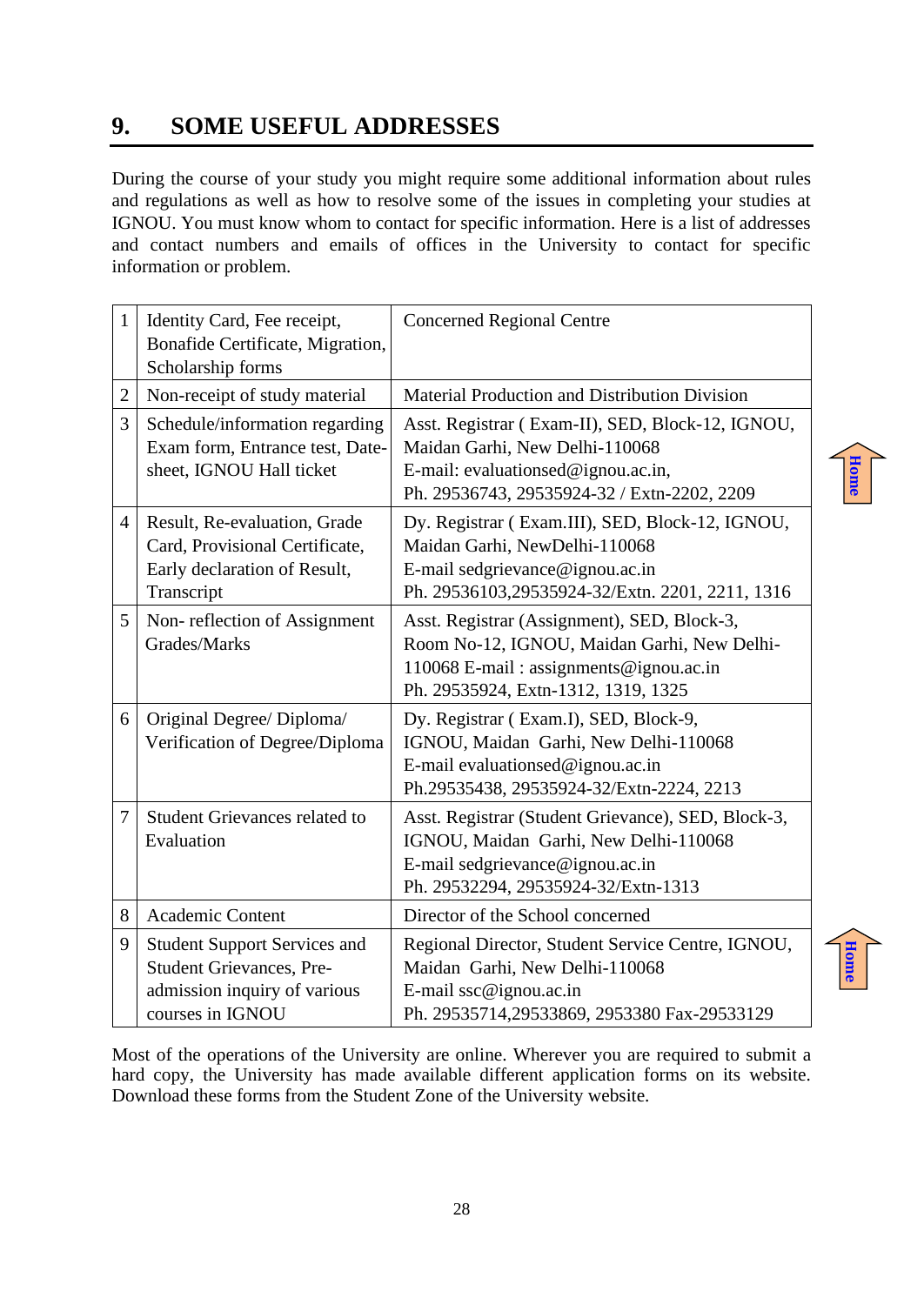# **PART II**



# <span id="page-28-0"></span>**SYLLABI OF COURSES**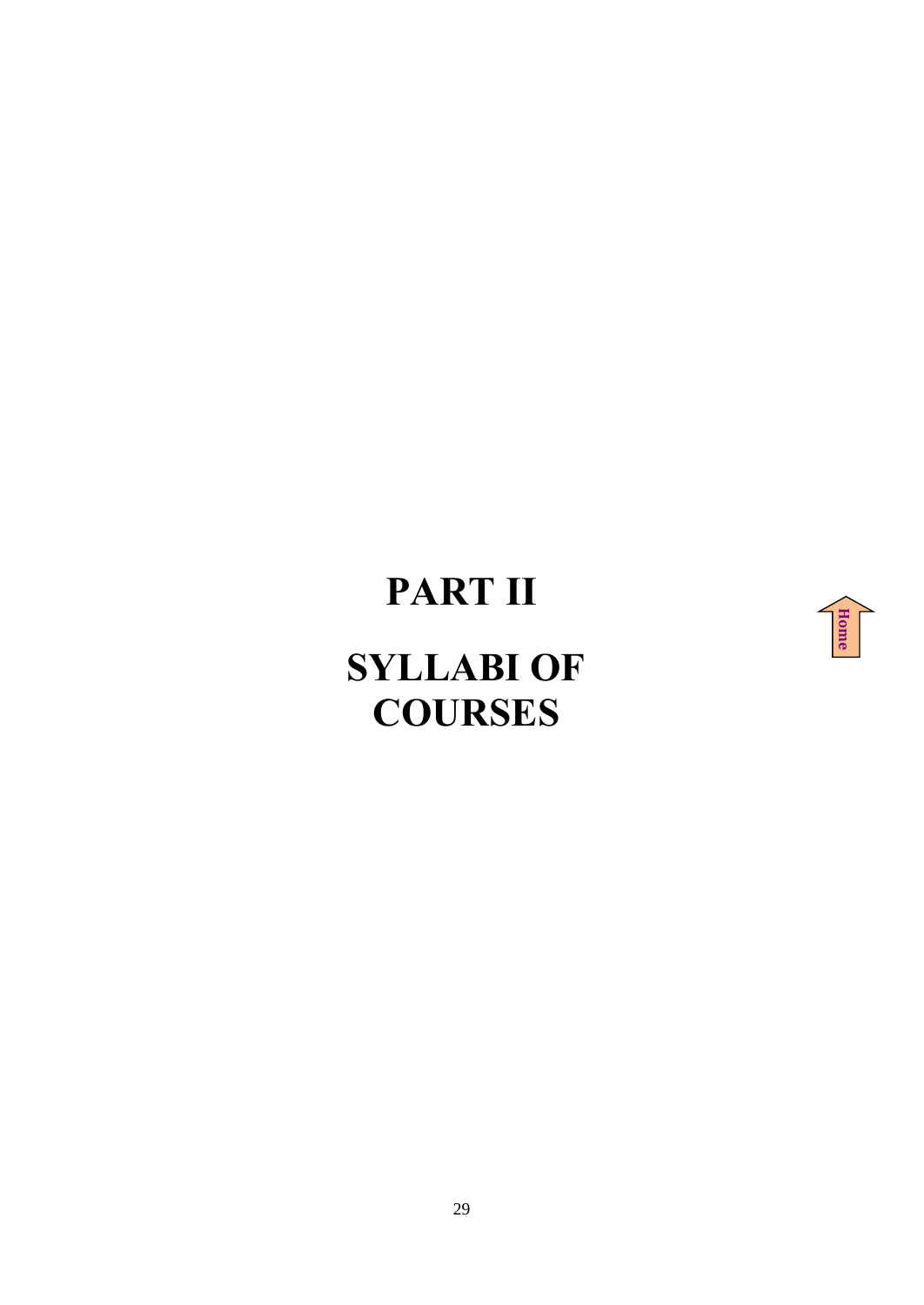# <span id="page-29-0"></span>**CORE COURSES**

# **BPCC 101: Introduction to Psychology Credits (4 Theory + 2 Practical) Semester I**

The course introduces the field of psychology to the learner and its relationship to other Disciplines. The learner will understand the psychological processes involved in perception, thinking, language, motivation and emotion, learning and memory. The course also involves 2 credits of practical component. The learner has to conduct two practicals from any two of the topics covered in theory, which will give them hands on experience of measuring and interpreting human behavior.

# **BPCC 102: Biopsychology Credits (4 Theory + 2 Tutorial) Semester I**

Biopsychology is a branch of Psychology that studies the relationship between brain and behavior. The course aims to provide an overview of the basic biological processes and their role in human behavior. Topics covered are scope of biopsychology and methods to study biopsychology; neuron and neural communication; central nervous system and the peripheral nervous system and the role of endocrine glands on human behavior. The course does not include laboratory work but has tutorials of 2 credits. The tutorial will include activities that will develop the ability to relate knowledge to day-to-day life experiences. Having completed this course, the learner will be familiar with the association between brain and behaviour, neural mechanism and brain structure, localization of brain, functions and impact of endocrine glands on human behavior.

# **BPCC 103: Psychology of Individual Differences 6 Credits (4 Theory + 2 Practical) Semester II**

The course will introduce the students to the concept of individual differences. It will discuss the concept of personality, intelligence, motivation and creativity. It will focus on the theories and assessment related to these constructs. Further, the course will highlight Indian thoughts in psychology. The course also involves 2 credits of practical component. The learner has to conduct two practicals from any two of the topics covered in theory, which will give them hands on experience of measuring and interpreting human behavior.

# **BPCC 104 Statistical Methods for Psychological Research-I**

### **6 Credits (4 Theory + 2 Tutorial)**

### **Semester II**

The course is of six credits and includes theory and tutorial. The course will introduce the basic statistical methods that can be used to analyse the data collected. The course will also include descriptive statistics used in psychology and acquaint the learner with statistical computations and applications.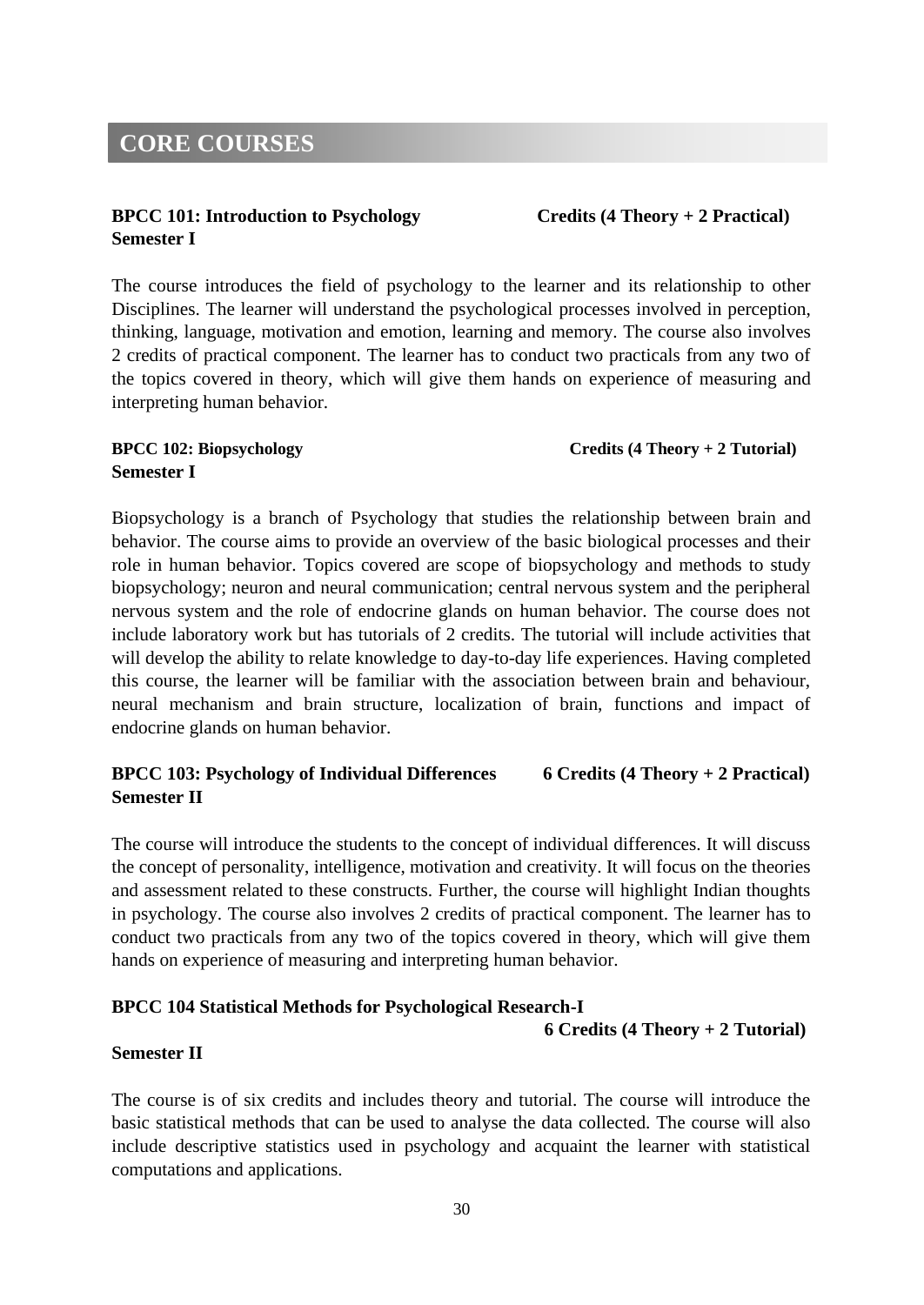#### **BPCC 105: PSYCHOLOGICAL RESEARCH**

### **Semester III**

The course aims to introduce the learner to scientific approach to behavioural research. The course will acquaint the learners with process and methods of quantitative and qualitative research. It will also explain about tools and methods of data collection, analysis and interpretation. With the help of this course, the learners can acquire knowledge of psychological test construction and research report writing. The course will involve practical of 2 credits which will be laboratory based.

# **BPCC 106 DEVELOPMENT OF PSYCHOLOGICAL THOUGHT 6 Credits (4 Theory + 2 Tutorial)**

# **Semester III**

This course will provide an overview of the historical and philosophical context of development of psychology. Topics include development of psychology as a discipline, schools of thought in psychology in  $19<sup>th</sup>$  and  $20<sup>th</sup>$  century, phenomenological orientation in psychology, current trends and debates in psychology. The course includes tutorials of 2 credits. The tutorial will include activities that will develop the ability to relate knowledge to day-to-day life experiences. At the end of the course the learner will be familiar with the emergence of psychology as an independent discipline, major schools of thought in psychology, issues and major debates in the context of schools of psychology.

# **BPCC 107: SOCIAL PSYCHOLOGY**

### **6 Credits (4 Theory+ 2 Tutorial)**

### **Semester III**

The course aims to introduce the concept, nature and scope of social psychology to the learner. After doing this course, the learner can understand the self in the context of social world in a better way. It will also help him/her to understand the social influence on individual behavior and group dynamics**.** The course will involve tutorial of 2 credits that will be activity based and help develop the ability to relate knowledge to day-to-day life experiences.

# **BPCC 108: STATISTICAL METHODS FOR PSYCHOLOGICAL RESEARCH-II 6 Credits (4 Theory+ 2 Tutorial)**

### **Semester IV**

This course in a way is an extension to the course on Statistical Methods for Psychological Research-I that was covered in semester II. The main objective of the course is to introduce the learner to inferential statistics and to help learner acquire knowledge about parametric and non-parametric statistics. The course will involve tutorial of 2 credits.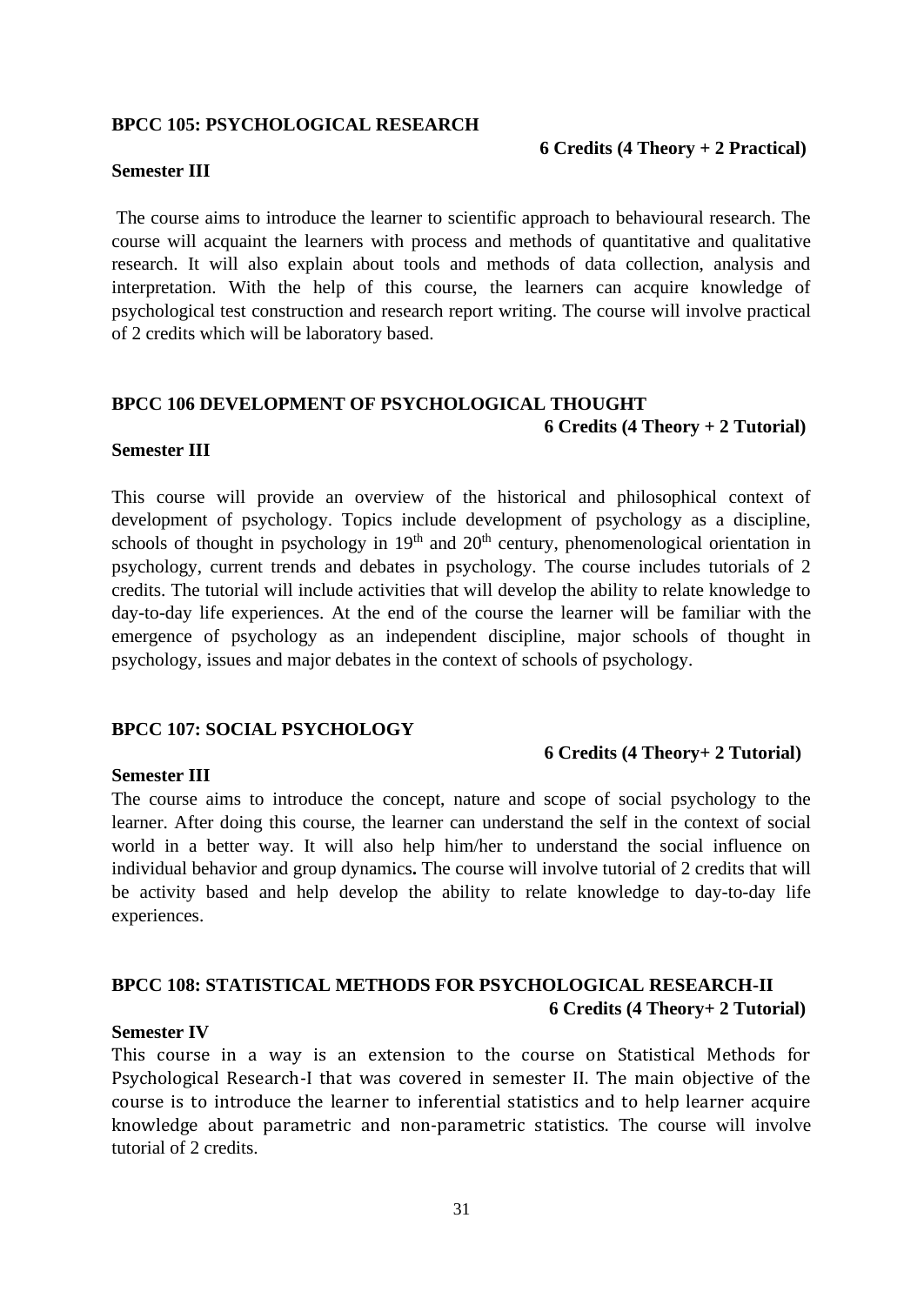Development Psychology is concerned with the processes of human development across lifespan. Topics include, the concept of human development, issues and debates in developmental psychology, research methods to study the area, different perspectives on human development like, Freud, Erikson, Piaget, Vygotsky, etc., stages in life-span development, domains of human development, social structure and development, and developmental psychopathologies. The course includes tutorial of 2 credits. The tutorials will include activities that will develop the ability to relate knowledge to day-to-day life experiences. At the end of the course, the learner will be familiar with the concepts and processes of human development, impact of social structure on human development, and understanding developmental psychopathologies.

# **BPCC 110 Applied Social Psychology 6 Credits (4 Theory + 2 Practical) Semester IV**

This course will introduce the definition, nature and scope of Applied Social Psychology, discuss the different issues and social problems. It will also help the learner understand the application, intervention and evaluation involved in Applied Social Psychology. The course mainly focuses on the application part of social psychology and how the principles of social psychology can be applied to various issues and problems in society. It also includes 2 credits practical component based on the topics covered in the theory.

# **BPCC111: Understanding Psychological Disorders**

# **6 Credits (4 Theory + 2 Tutorial)**

# **Semester V**

The course will introduce the students to the concept of mental health and mental disorders. It will describe the classification system of mental disorders. Further, the leraner will learn about various psychological disorders including clinical features, diagnosis, treatment and intervention measures. The course includes tutorial of 2 credits that will be activity based.

# **BPCC 112: Organizational Behaviour**

# **6 Credits (4 Theory + 2 Practical)**

# **Semester V**

The course aims to introduce the key concepts related to the organizational behavior. Further it will help the learner to understand the practices in organizations. The course involves component of practical that is of 2 credits which will involve conducting two practicals from any of the topics covered in theory. It aims at giving hands on experience of measuring and interpreting human behavior in organizational setting.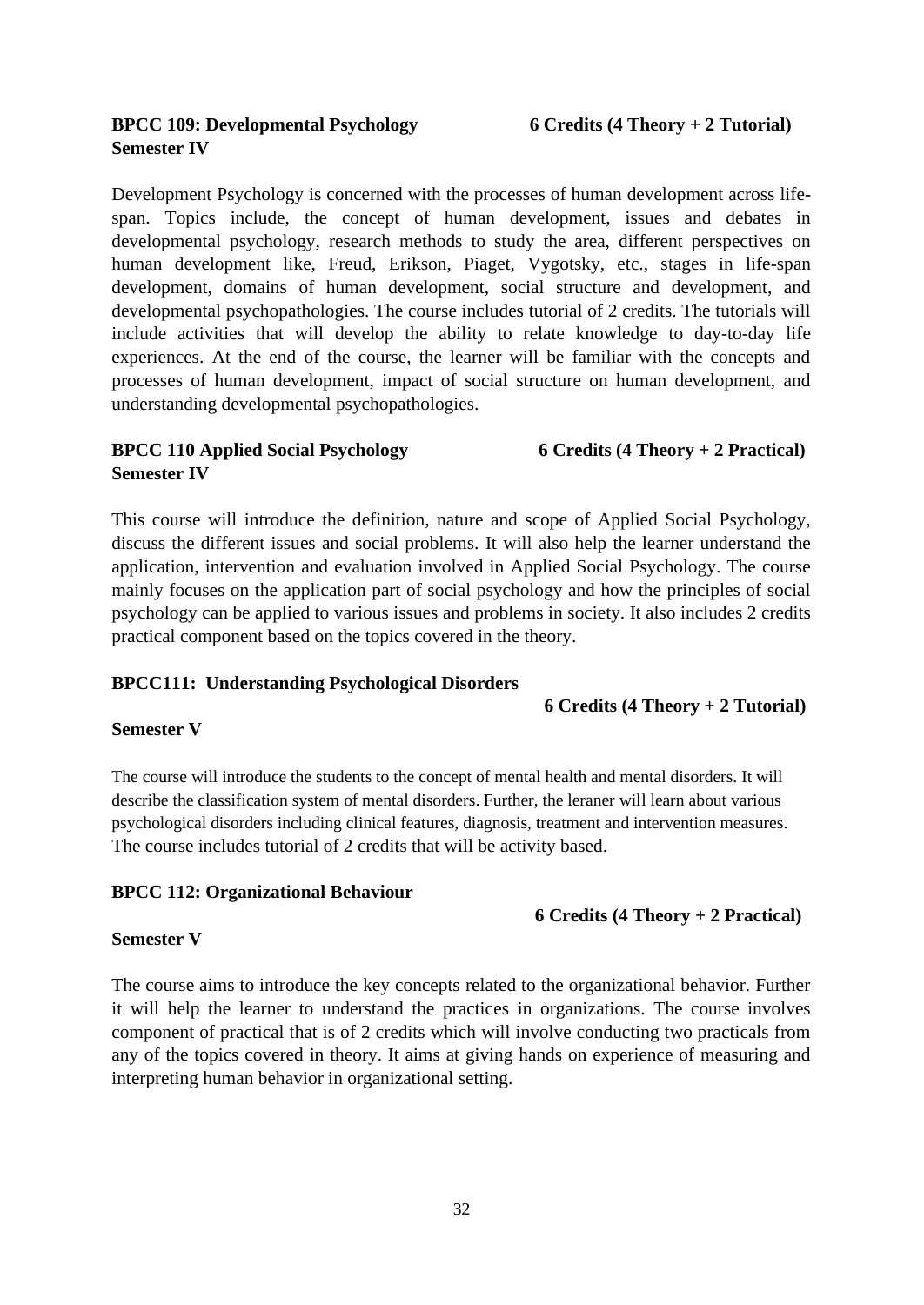# **BPCC 113: Understanding and Dealing with Psychological Disorder 6 Credits (4 Theory + 2 Tutorial)**

# **Semester VI**

This course is a continuation to the course on Understanding Psychological Disorders offered in semester V. The main objectives of this course is to help learner develop an idea about the clinical picture and dynamics of psychological disorders and to introduce the therapeutic interventions for the various psychological disorders. Thus, the main focus of this course will on the interventions that can be used to help clients deal with these disorders. The course includes tutorial of 2 credits that will be activity based.

# **BPCC 114: Counselling Psychology 6 Credits (4 Theory + 2 Practical) Semester VI**

The course will introduce the students to the related concepts of counseling, guidance and psychotherapy. It will discuss the approaches and techniques of counseling. Further, the course will include various psychotherapies and the ethical issues in counseling profession. The course will also involve component of practical that is of 2 credits.

# <span id="page-32-0"></span>**DISCIPLINE SPECIFIC COURSES**

# **BPCE 141: Positive Psychology 6 Credits**

This course will introduce the students to the field of positive psychology and the related constructs. It will describe the models related to it and highlight the various intervention measures. Further, it will focus on the application of positive psychology in varied domains.

# **BPCE 143 Environmental Psychology 6 Credits**

The course will introduce the key concepts of Environmental Psychology and explain the interrelationship between human and environment. The main topics covered are emergence of environmental psychology and its scope (with special reference to India), territoriality, personal space and crowding, community design, environmental perception and cognition, application and role of environmental psychology in sustainable living. At the end of the course, the learner will be familiar with the key concepts in context of human-environment relationship, impact of environmental hazards on human behaviour, and application of psychological principles in sustainable living.



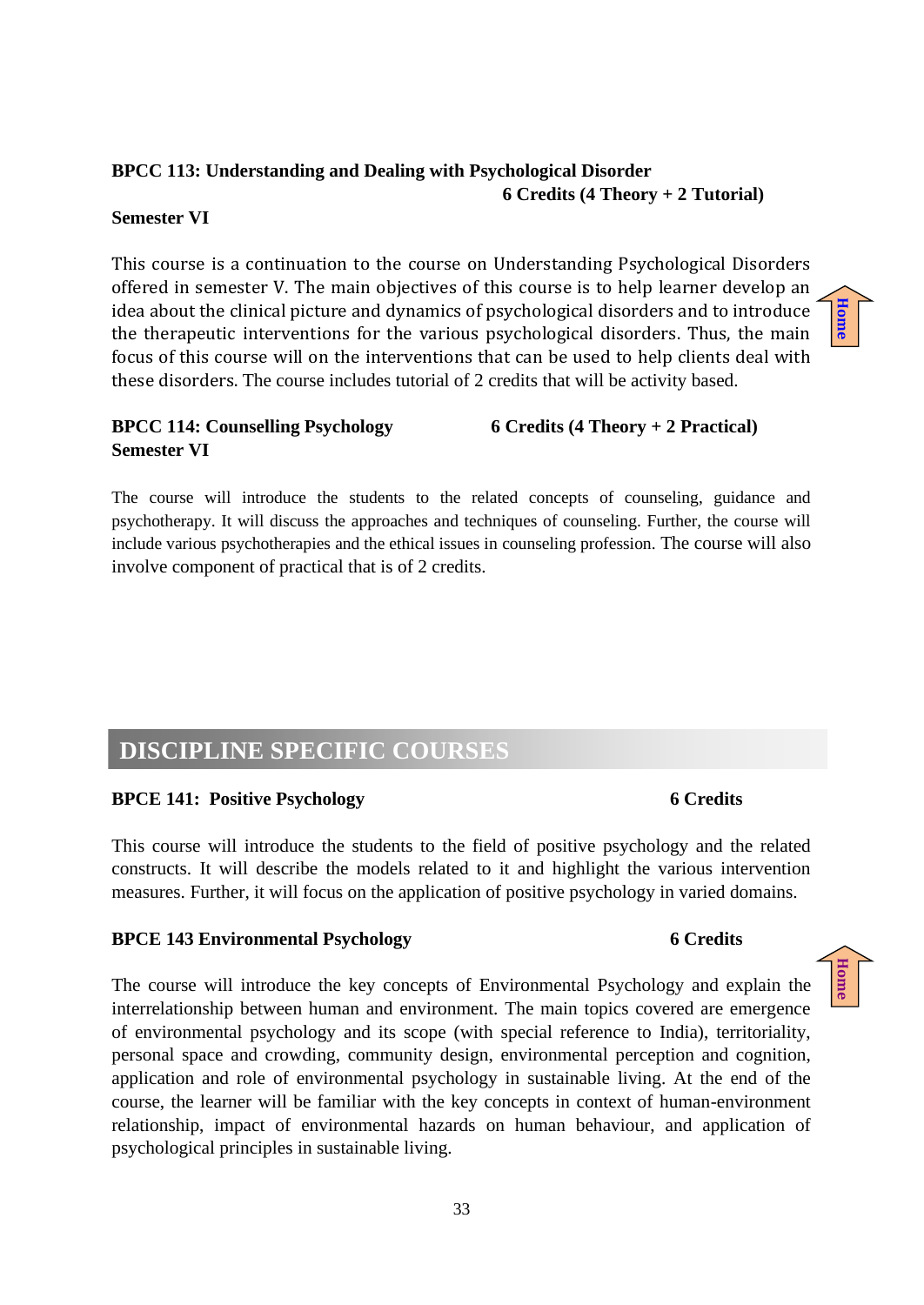### **BPCE 142 Forensic Psychology 6 Credits**

This is a six credits course that includes theory and tutorial. The course will mainly focus on the definition, nature of forensic psychology, that is one of the branches in psychology that mainly focuses on the application of principles of psychology to criminal justice including police, court and prison. The course will also cover the role and functions of forensic psychology besides the techniques and methods used by forensic psychology. Relevant concepts in forensic psychology will also be covered.

# **BPCE 144 Dissertation 6 Credits**

The present course is a Discipline Specific course will be dealt in the sixth semester. The course will enable the students to understand the method of designing and conducting an original research. It will also help them to write dissertation in APA format. They will also understand the different ways of conducting research and ethical issues which should be considered while conducting research.

# <span id="page-33-0"></span>**ABILITY ENHANCEMENT COMPULSORY COURSES**

#### **BEVAE 181 Environment Studies 4 Credits** 4 Credits

Earth is the only known planet in the solar system that supports life. Despite the vastness of the earth, life exists only in a very thin layer enveloping the earth called biosphere. Sun is the only source of energy which enables continuous interaction among various life forms. For a long period of time, there has been a symbiotic relationship between human being and nature. Due to excessive human interference and unsustainable practices, millions of people's life and livelihoods and other living organisms on the earth are at risk. These environmental issues have now become common problems and shared responsibility of each individual on the earth to act judiciously to reverse these negative impacts. Therefore, there has been a growing need to create awareness amongst all the stakeholders. Keeping this in view, Environmental Study is being introduced as a compulsory course for all the learners at under-Graduate level.

#### **SYLLABUS**

#### **Block 1 An Introduction to Environment and Environmental Issues**

- Unit 1 Our Environment
- Unit 2 Ecosystems
- Unit 3 Major Ecosystems

### **Block 2 Natural Resources**

- Unit 4 Land and Water
- Unit 5 Forest Resources
- Unit 6 Biodiversity: Value and Services
- Unit 7 Energy Resources

# **[Home](#page-3-0)**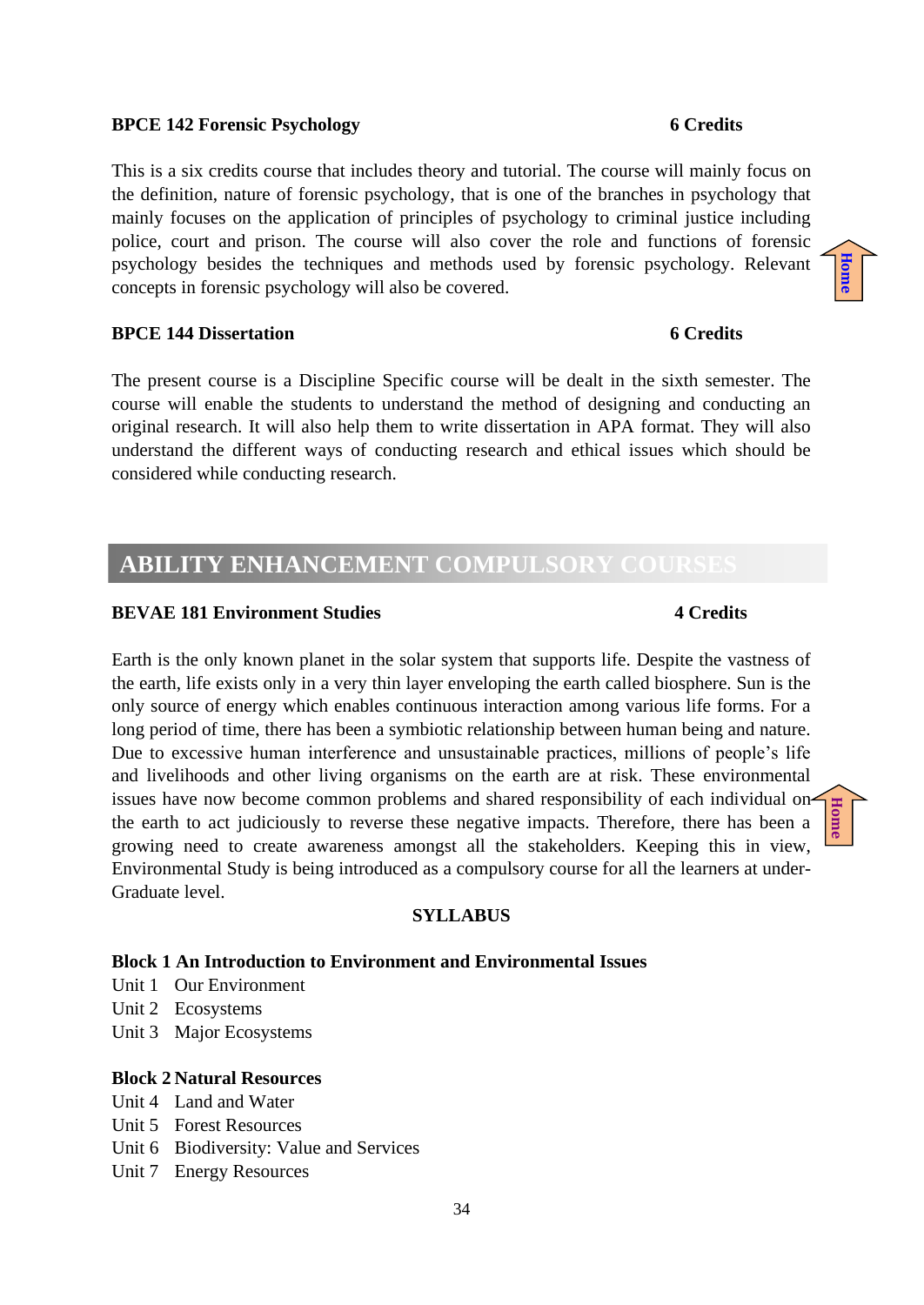## **Block 3 Environmental Issues and Concerns**

- Unit 8 Biodiversity: Threats and Conservation
- Unit 9 Environmental Pollution and Hazard
- Unit 10 Waste Management
- Unit 11 Global Environmental Issues

### **Block 4 Protecting our Environment: Policies and Practices**

- Unit 12 Environmental Legislation
- Unit 13 Human Communities and Environment
- Unit 14 Environmental Ethics

## **TMA-Based on Field Work- Report of be submitted – 5 hours**

- Visit to an area to document environmental assets: river/forest/ flora/ fauna etc.
- Visit to a local polluted site- Urban/ Rural / Industrial/ Agricultural
- Study of common plants, insects, birds and basic principles of identification
- Study of simple ecosystems-pond, river, Delhi Ridge, etc.

### **English Communication Skills (BEGAE 182) 4 credits**

# English Communication Skills is of 4 credits and has 3 Blocks and 11 Units. Communication involves both verbal and non-verbal communication. In this Course we give you an understanding of the communication process, the barriers to it, the skills involved in communication i.e. listening, speaking, reading and writing in both formal and informal contexts. We discuss the differences between spoken and written forms of the language and make you sensitive to conversational skills which include to a large extent, body language.

# हिन्दी भाषा और संप्रेषण (BHDAE 182) 4 credits

# इस पाठयक्रम में हिंदी भाषा और संप्रेषण से संबंधित बिंदुओं का अध्ययन कराया जाएगा। यह पाठयक्रम 4 क्रेडिट का है। इस पाठ्यक्रम में हिंदी भाषा और सप्रेषण से संबंधित निम्नलिखित बिंदुओं को शामिल  $\theta$ किया गया है: **[Home](#page-3-0)**

हिन्दी भाषा का विकास, भाषा की परिभाषा, प्रकृति एवं विविध रूप; **हिंदी भाषा की विशेषताएँ** : क्रिया, विभक्ति, सर्वनाम, विश्लेषण एवं अव्यय संबंधी। **हिंदी की वर्ण—व्यवस्था** : स्वर एवं व्यंजन। स्वर के प्रकार –हृस्व, दीर्घ तथा संयुक्त। व्यंजन के प्रकार–स्पर्श, अन्तस्थ, ऊष्म, अल्पप्राण, महाप्राण, घोष तथा अघोष। वर्गों का उच्चरण स्थान : कण्ठय, तालव्य, मुर्द्धन्य, दन्त्य, ओष्ठय तथा दन्तोष्ठय। बलाघात, संगम, अनुतान तथा संधि। **भाषा संप्रेषण के चरण**: श्रवण, अभिव्यक्ति, वाचन तथा लेखन। हिन्दी वाक्य रचना, वाक्य और उपवाक्य। वाक्य भेद। वाक्य का रूपान्तर। भावार्थ और व्याख्या, आशय लेखन, विविध प्रकार के पत्र लेखन।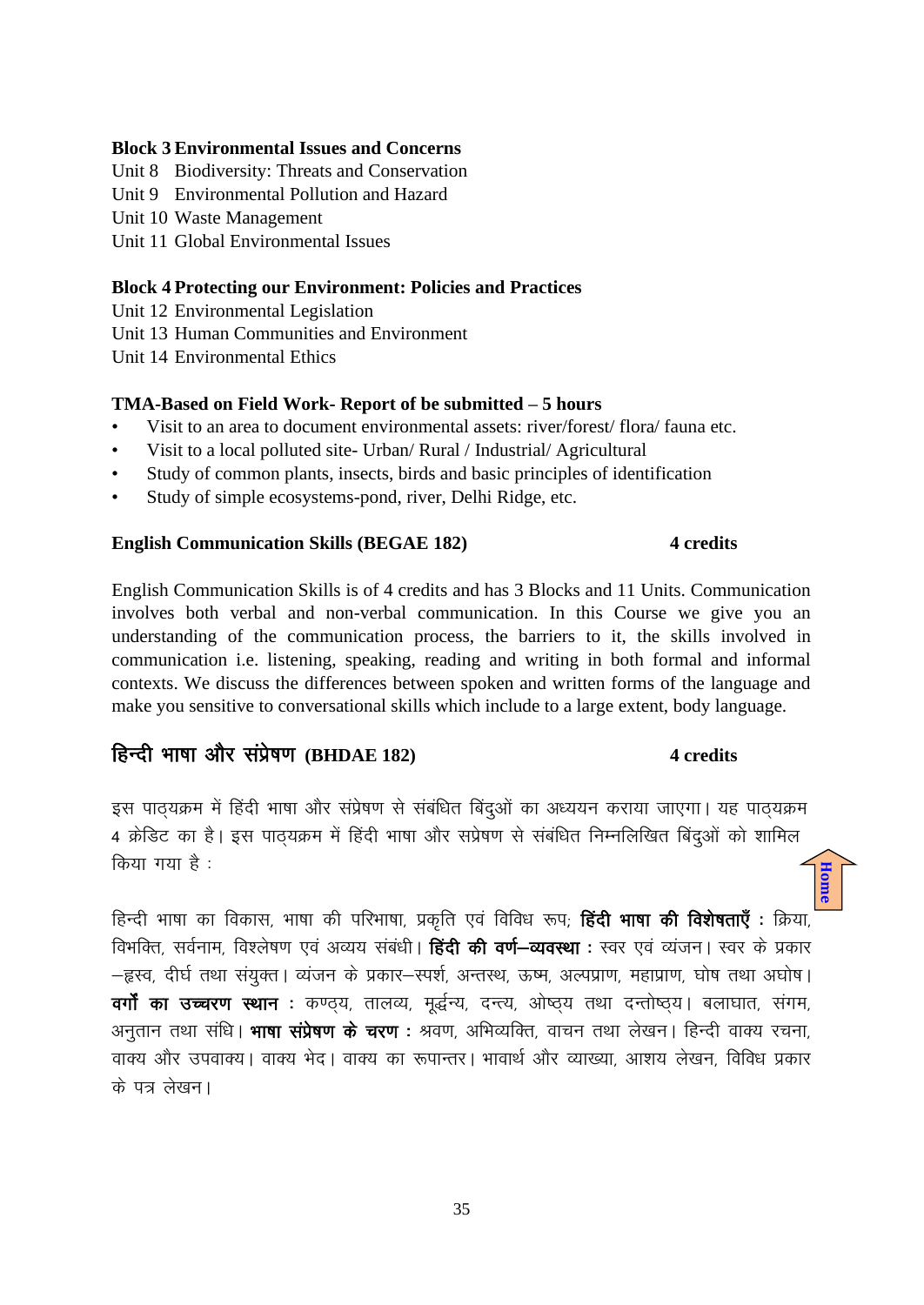# <span id="page-35-0"></span>**SKILL ENHANCEMENT COURSES**

# **BANS 183 Tourism Anthropology 4 Credits**

In the industrial sector today tourism is the fastest growing. Human beings with their innate curosity and the urge to know what lies beyond their immediate horizons have ventured to far off places since time immemorial. Tourism is intrinsic to human desire to travel and explore thus, every human being at one point of time or the other has explored as a tourist, be it going on a short vacation, pilgrimage etc. Tourism affects not only the lives of the people who visit places as a tourist but also has a huge impact on the spaces visited that is the host communities their social and economic lives, the natural environment, artistic productions and so on. Thus, anthropology is intricately associated with tourism.

In this course we will try to understand the anthropology of tourism and tourists. It's development through an anthropological lens to understand the commodification of culture owing to tourism. The course will also take into account the tangible and intangible hertiages and the new emerging avenues in the field of tourism anthropology.

## **SYLLABUS**

| <b>Block 1 Understanding Tourism</b>   | <b>Block 2 Emerging Trends In</b>       |
|----------------------------------------|-----------------------------------------|
| Unit 1 Introduction to Tourism         | <b>Anthropology and Tourism</b>         |
| Unit 2 Tourist and Tourism             | Unit 6 Political Economy of Tourism     |
| Unit 3 Tourism through anthropological | Unit 7 Tourism versus Heritage Sites    |
| lens                                   | Unit 8 Tangible and Intangible Heritage |
| Unit 4 Tourism and Culture             | Unit 9 Ecotourism                       |
| Unit 5 Commodification of Culture      | Unit 10 New Directions in the           |
|                                        | Anthropology of Tourism                 |

# **BANS 184 Public Health and Epidemiology 4 Credits**

# Anthropology is a holistic, comparative and bio-cultural study of human beings. In order to understand the variation of the human populations, anthropologists have focused in understanding various diseases like communicable and non-communicable. Since much of the effects are linked with environmental factors, anthropologists laid interest on environment and socio-cultural factors in understanding the diseases. Thus, the theme of Public Health and Epidemiology became the core component of anthropology.

The introductory block of this course deals with scope of Public Health and Epidemiology, and its historical background. Block-II exposes the learner to the various socio-cultural factors in predisposition of illness. Methods and management of public health will also be dealt with in this section. Various statistical tools and research methods that help in undertaking studies on epidemiology would be discussed in Block –III.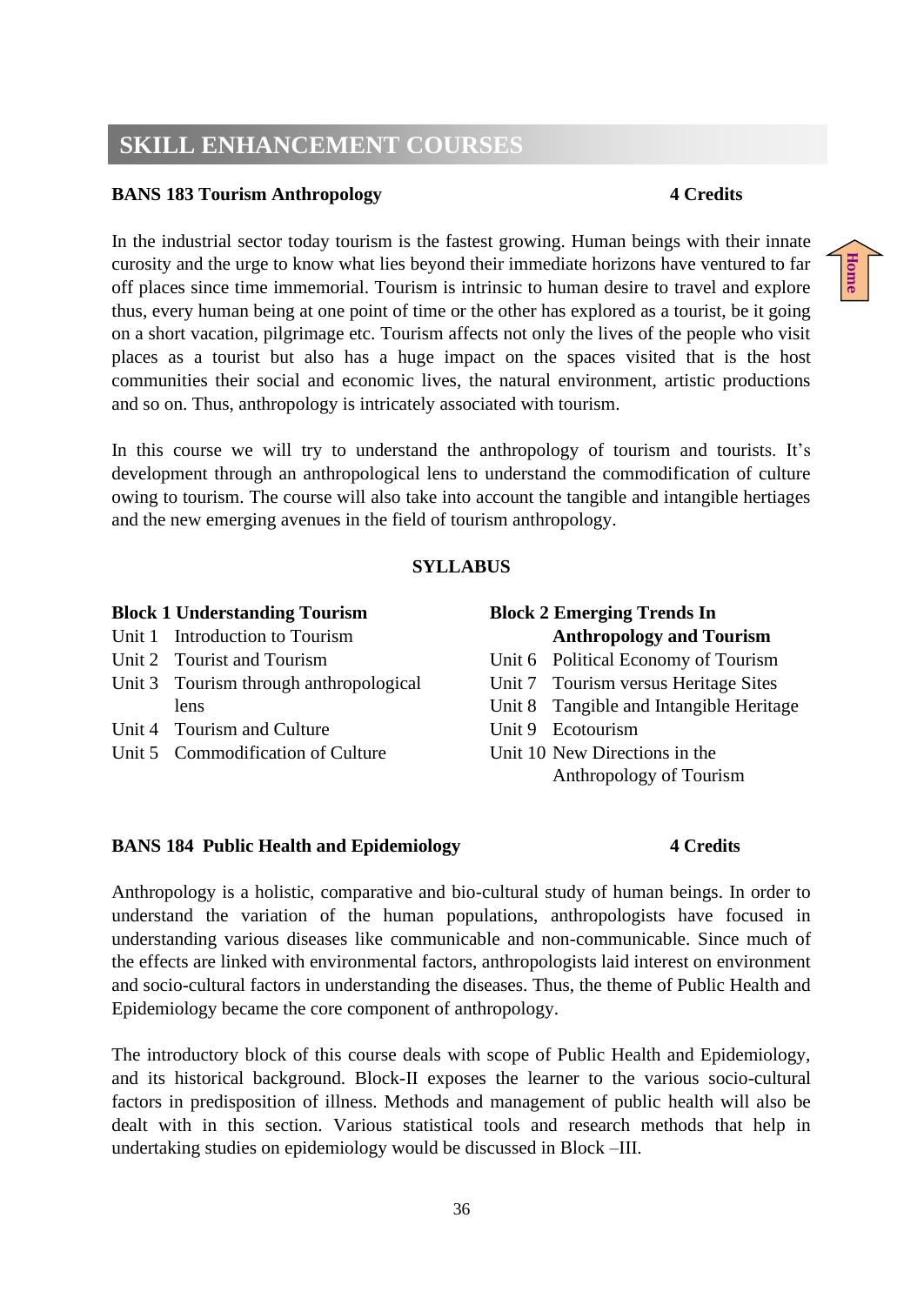# **SYLLABUS**

# **Block 1 Essentials in**

**Epidemiology and Public Health**

- Unit 1 Epidemiology
- Unit 2 Public Health
- Unit 3 Environmental Health
- Unit 4 Epidemiology of Disease

# **Block 2 Psychological, Behavioural, and Social Issues in Public Health and Management**

Unit 5 Influence of Social Factors on Health and Illness

Unit 6 Theory and Methods of Public Health Unit 7 Management of Health Care Programmes by Indian Government and NGO's:

# **Block 3 Research and Statistical Methods in Public Health**

Unit 8 Research Methods and Statistical Tools Unit 9 Data Analysis Unit 10 Advanced Statistics

# <span id="page-36-0"></span>**GENERIC ELECTIVES**

# **BSOG 171 Indian Society: Images and Realities 6 credits**

This course seeks to provide an interdisciplinary introduction to Indian society.

### **Block 1 Ideas of India** Unit 1 Civilisation and Culture Unit 2 India as Colony Unit 3 Nation, State and Society Unit 7 Caste and Class Unit 10 Kinship

# **Block 2 Institutions and Processes**

- Unit 4 Village India
- Unit 5 Urban India
- Unit 6 Language and Religion

# **SYLLABUS**

Unit 8 Tribe and Ethnicity Unit 9 Family and Marriage

**Block 3 Critiques** Unit 11 Class, Power and Inequality Unit 12 Resistance and Protest

# **BGDG 172 Gender Sensitization: Society and Culture 6 credits**

The discipline/ field/areas of Women's and Gender Studies and Gender and Development Studies are the most debated in the contemporary world. It has inter-linkages with society and culture that determines gender discourse from historical to contemporary time. However, feminists offer a critical inquiry of the intersections of culture and society with gender. Further, they sharply pointed out that how patriarchy regulates through culture and society and retains its multifaceted forms via gendered roles, socialization and so on. They also argue that the constructed notions of gender, gender binaries based on sex/gender/public/private dichotomy and soon need to be critically engaged. The society and culture changes as the



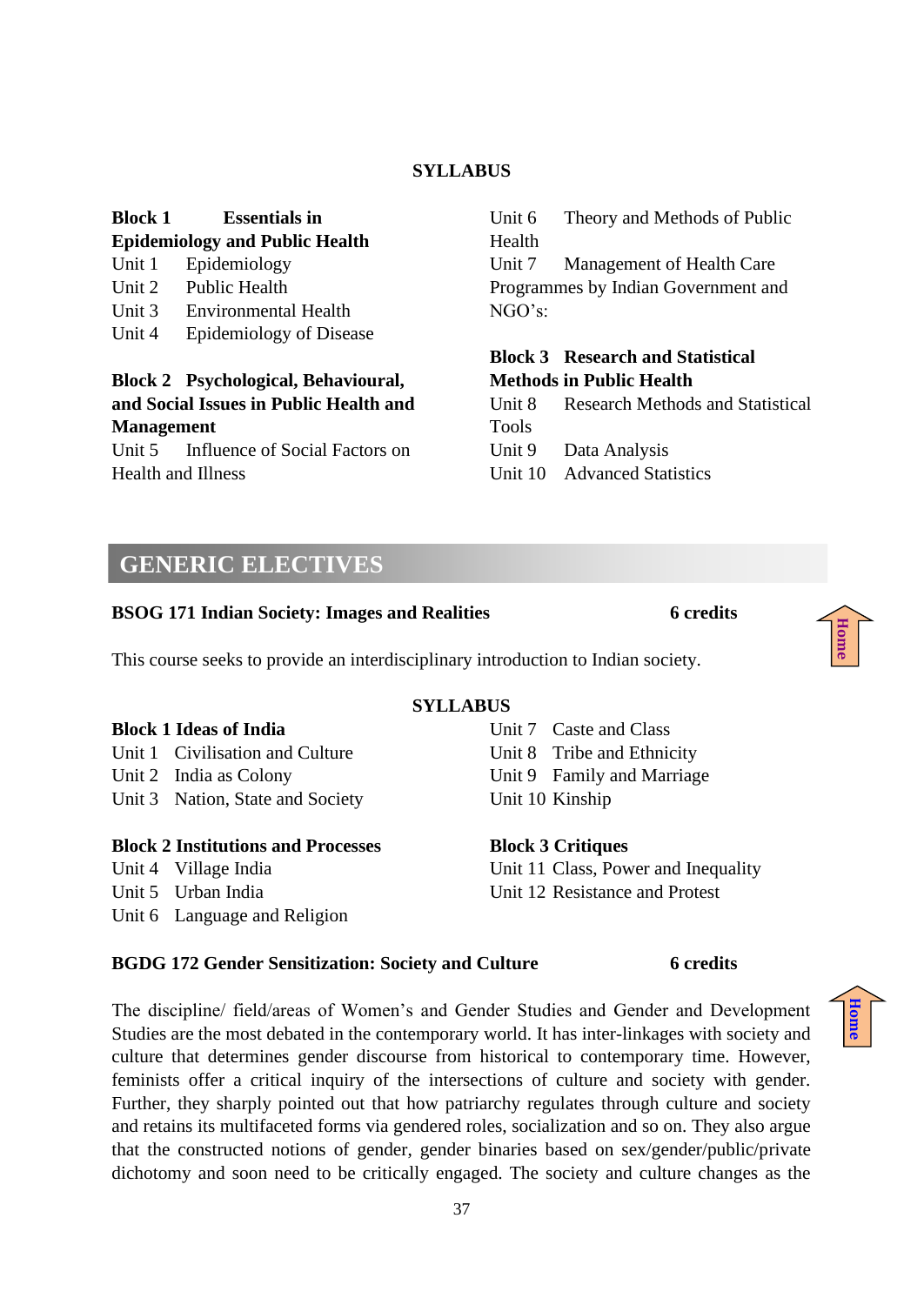civilized society move on to progress. This progress can be measured through indicators and goals. The State formulates and implements number policies to achieve progress in the socioeconomic areas. While, State deals with its complexities of its institutions, a number of categories play important roles. For instance, laws, media, labor, education, health sectors, etc. Still today, we witness huge violence, discrimination and subjugation against women, other gendered categories and all oppressed and marginal people.

After reading this Course, you should be able to:

- Build understanding of women's status and condition in our society;
- Raise the fundamental question that revolve around the core debates between each of the categories (laws, media, work and health etc.), and gender;
- Interrogate its role with society and culture; and
- Focus ways and means to sensitize society on gender issues.

# **SYLLABUS**

# **Block 1 Conceptualizing Gender**

- Unit 1 Understanding Gender and Related Concepts
- Unit 2 Gender and Sexualities
- Unit 3 Masculinities
- Unit 4 Gender in Everyday Life

# **Block 2 Gender and Family**

Unit 5 Family and Marriage

Unit 6 Motherhood

# **Block 3 Gender and Work**

Unit 7 Gendering Work

Unit 8 Gender Issues in Work and Labour Market

# **Block 4 Health and Gender**

Unit 9 Reproductive Health and Rights Unit 10 Gender and Disability

# **Block 5 Gender, Law and Society**

Unit 11 Gendered Based Violence Unit 12 Sexual Harassment at Workplace

# **Block 6 Gender, Representation and Media**

Unit 13 Language and Gender Unit 14 Gender and Media Unit 15 Reading and Visualizing Gender

# **BSOG 173 Rethinking Development 6 credits**

This course examines the ideas of development from a sociological perspective. It introduces students to different approaches to understanding development and traces the trajectory of Indian experience with development from an interdisciplinary perspective.

# **[Home](#page-3-0)**

# **SYLLABUS**

# **Block 1 Unpacking Development**

- Unit 1 Understanding Development
- Unit 2 Factors and Instruments of Development

# Unit 3 Developed, Developing and Underdeveloped

# **Block 2 Theorising Development**